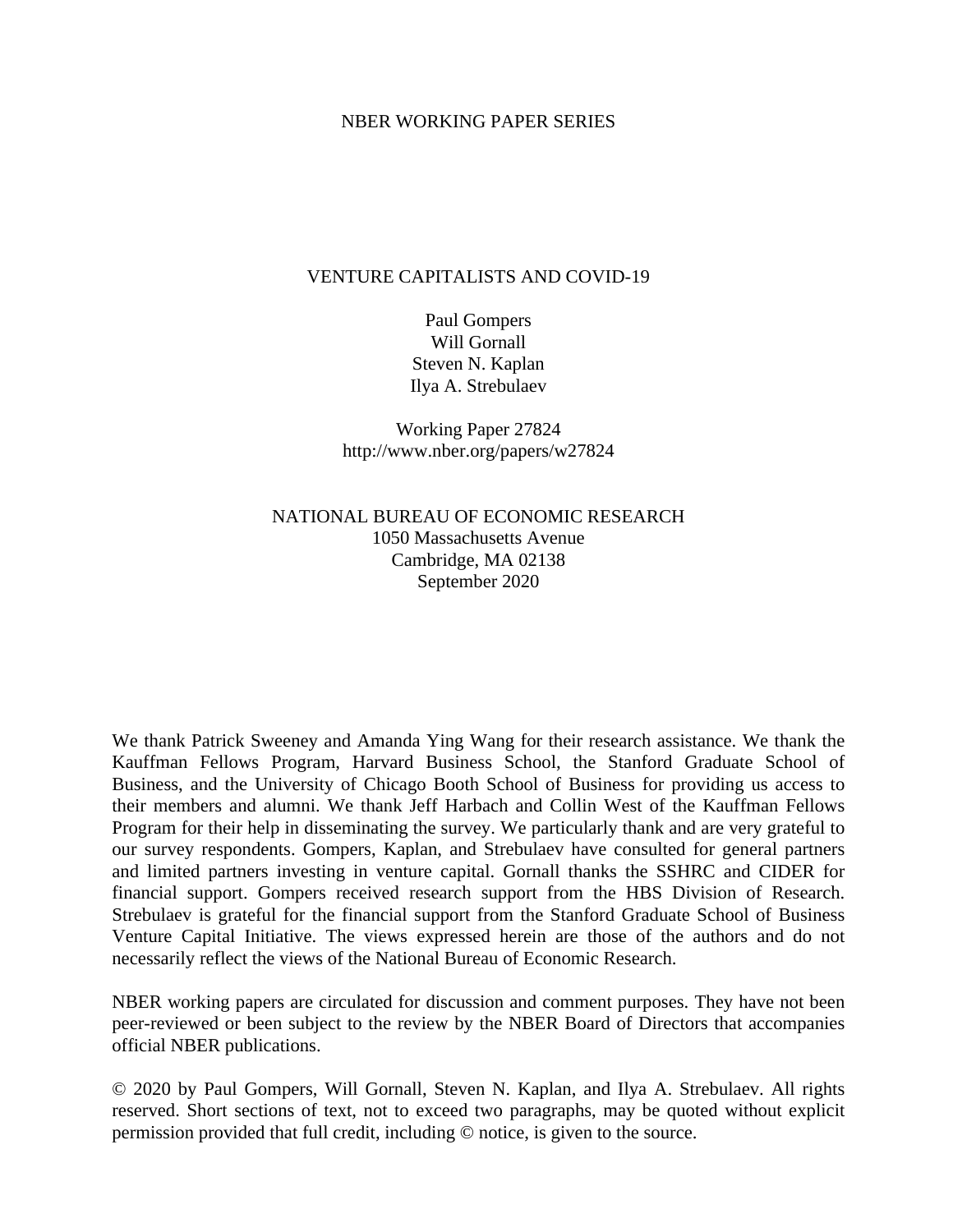Venture Capitalists and COVID-19 Paul Gompers, Will Gornall, Steven N. Kaplan, and Ilya A. Strebulaev NBER Working Paper No. 27824 September 2020 JEL No. G24,G30,G31,L26

## **ABSTRACT**

We survey over 1,000 institutional and corporate venture capitalists (VCs) at more than 900 different firms to learn how their decisions and investments have been affected by the COVID-19 pandemic. We compare their survey answers to those provided by a large sample of VCs in early 2016 and analyzed in Gompers, Gornall, Kaplan, and Strebulaev (2020). VCs have slowed their investment pace (71%of normal) and expect to invest at 81% of their normal pace over the coming year. Not surprisingly, they have devoted more time to guiding the portfolio companies through the pandemic. VCs report that 52% of their portfolio companies are positively affected or unaffected by the pandemic; 38% are negatively affected; and 10% are severely negatively affected. Overall, they expect the pandemic to have a small negative effect on their fund IRRs (-1.6%) and MOICs (-0.07). Surprisingly, we find little change in the allocation of their time to helping portfolio companies relative to looking for new investments. In general, we find only modest differences between institutional and corporate VCs.

Paul Gompers Harvard Business School Baker Library 263 Soldiers Field Boston, MA 02163 and NBER pgompers@hbs.edu

Will Gornall Sauder School of Business, University of British Columbia 2053 Main Mall #877 Vancouver, BC V6T 1Z2 Canada will.gornall@sauder.ubc.ca

Steven N. Kaplan Booth School of Business The University of Chicago 5807 South Woodlawn Avenue Chicago, IL 60637 and NBER steven.kaplan@chicagobooth.edu

Ilya A. Strebulaev Graduate School of Business Stanford University 655 Knight Way Stanford, CA 94305 and NBER istrebulaev@stanford.edu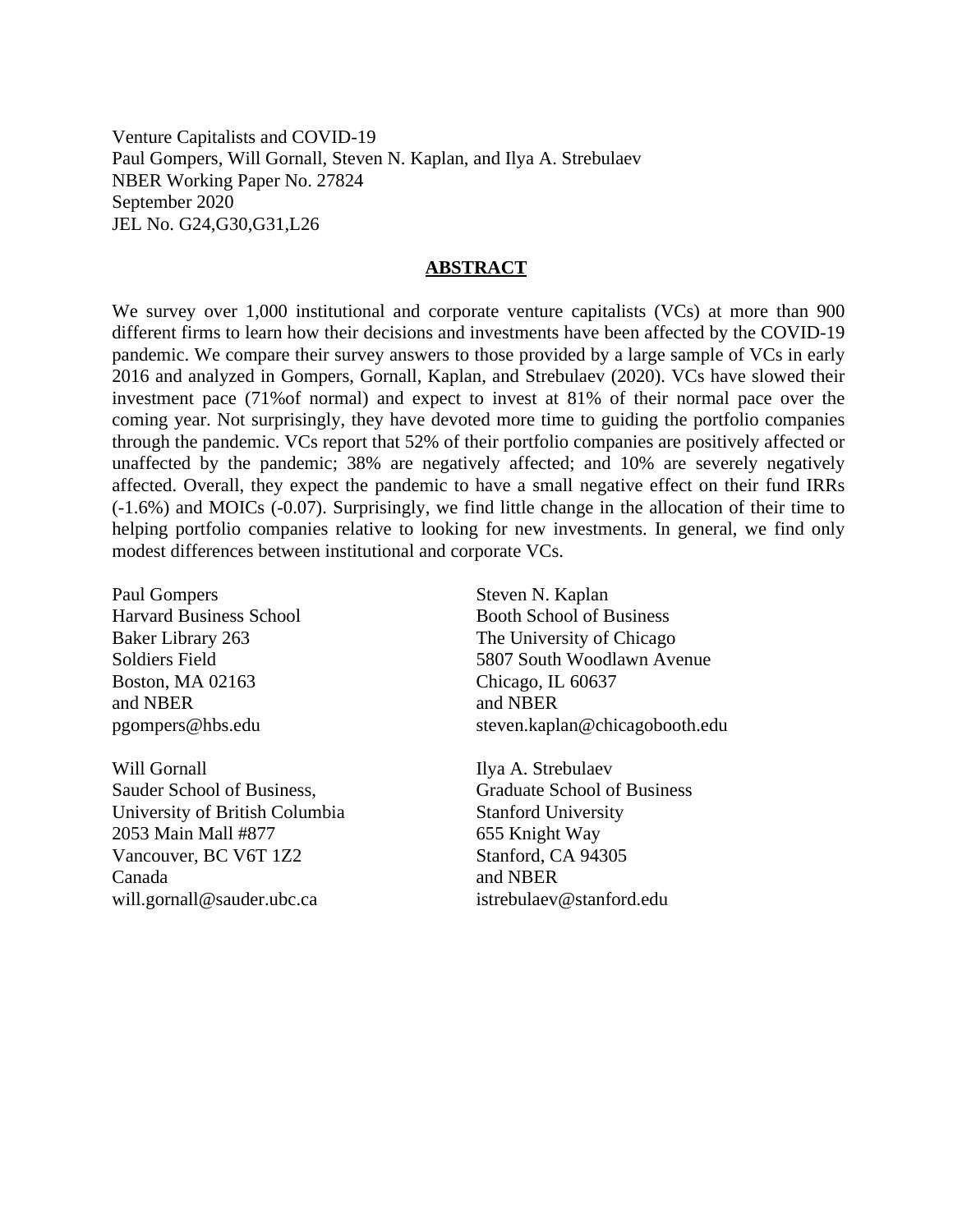# **1 Introduction**

Many of the most innovative young companies depend on a steady inflow of venture capital (VC) money. The sudden arrival of the COVID-19 pandemic has dramatically affected many facets of the global economy, and many commentators worry this shock will choke off venture capital flow. VCs have variously described COVID-19 as the "Black Swan of 2020"<sup>2</sup> and claimed the "global VC market has completely locked up."<sup>3</sup> If such dire predictions are true, that would have important consequences for the innovation ecosystem. In this paper, we explore the impact of COVID-19 on the VC industry by surveying a large fraction of active VCs in the United States and abroad.

VC investing is normally subject to a great deal of uncertainty about the future. This uncertainty typically entails issues related to the quality of the management team, the development of nascent markets, or the potential of new technologies. VC practices have evolved to manage these sources of uncertainty. The shock of the COVID-19 pandemic introduced a massive amount of a new form of uncertainty into the economy and, potentially, into VC investing. The nature of this uncertainty is likely substantially different from the type of uncertainty that VCs have historically evaluated. A natural question to ask is whether the uncertainty introduced by the COVID-19 crisis has changed the nature of the way VCs operate or whether the industry is immune to the type of uncertainty that the pandemic has created.

In this paper, we explore that question and others using a survey of more than 1,000 VCs. We explore the extent of the shock on VC investments and how VCs have responded to the shock. We also gain insight into how VCs perceive the impact of the crisis and their views on the expected duration of the shock. Our survey allows us to explore differences across different types of investors (institutional VCs vs. corporate VCs), stage of investment (early-stage vs. late-stage VCs), as well

<sup>2</sup> [https://medium.com/sequoia-capital/coronavirus-the-black-swan-of-2020-7c72bdeb9753.](https://medium.com/sequoiacapital/coronavirustheblackswanof20207c72bdeb9753) Accessed July 30, 2020.

<sup>3</sup> [https://medium.com/angularventures/straight-talk-on-vc-fundraising-today-5d23166a4615.](https://medium.com/angularventures/straight-talk-on-vc-fundraising-today-5d23166a4615) Accessed July 30, 2020.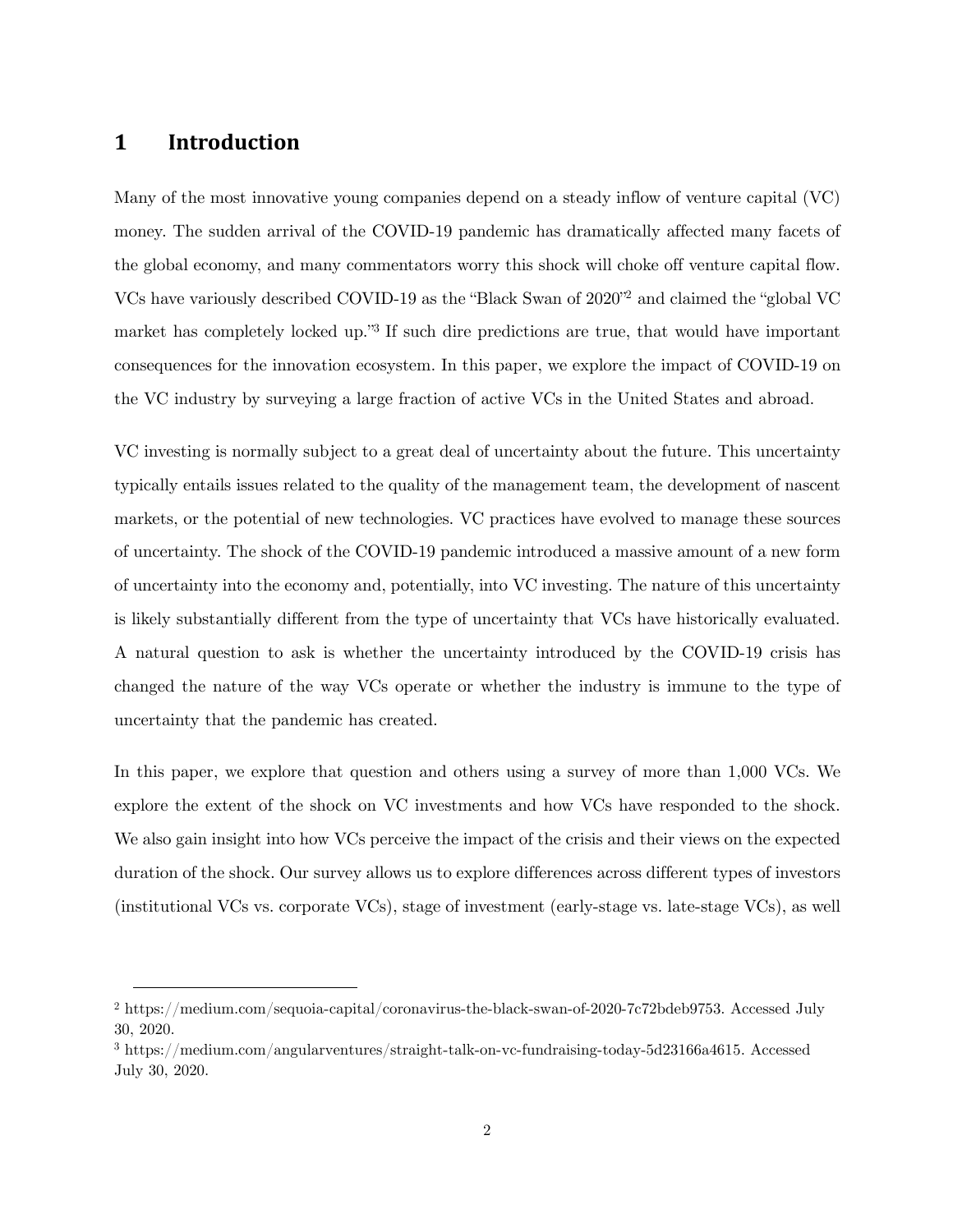as information technology vs. healthcare VCs. We also consider differences in the severity of the pandemic.

Our survey builds on a prior survey of institutional VCs conducted in late 2015 and early 2016 by Gompers, Gornall, Kaplan, and Strebulaev (2020), henceforth GGKS (2020). GGKS (2020) provide detailed information on VCs' practices in pre-investment screening (sourcing, evaluating, and selecting investments), structuring investments, and post-investment monitoring and advising.<sup>4</sup> GGKS (2020) also examine internal VC firm management issues, e.g., how VCs allocate their time and manage their relationships with the limited partners (LPs) who provide them capital.

Like GGKS (2020), we survey many VCs who make up a significant fraction of the industry. We obtained responses from more than 1,000 VCs and complete responses from over 800. Unlike GGKS (2020), we include responses from corporate VCs in addition to institutional VCs. We do this because the numbers of corporate VCs have increased substantially over the last several years and they are not so heavily researched.

We received responses from over 900 institutional VCs at over 800 VC firms and over 100 corporate VCs representing over 100 corporations to learn how their decisions and investments have been affected by the COVID-19 pandemic. We compare their survey answers to those provided by a large sample of VCs in early 2016 and analyzed in GGKS (2020).

First, we consider how the pandemic is affecting new investments. VCs report that during the first half of 2020, their investment pace is 71% of their normal, expected activity. They expect that their investment pace will be 81% of their normal pace for the rest of the year. Roughly onequarter report that they have struggled to evaluate new deals. This is consistent with the behavior of VC investment in past recessions, as shown by Howell et al. (2020). The extent of the decline, however, is expected to be more modest than in the dotcom bust of 2001 and 2002, when

<sup>&</sup>lt;sup>4</sup> See Kaplan and Stromberg (2001) for the framework behind VCs' practices.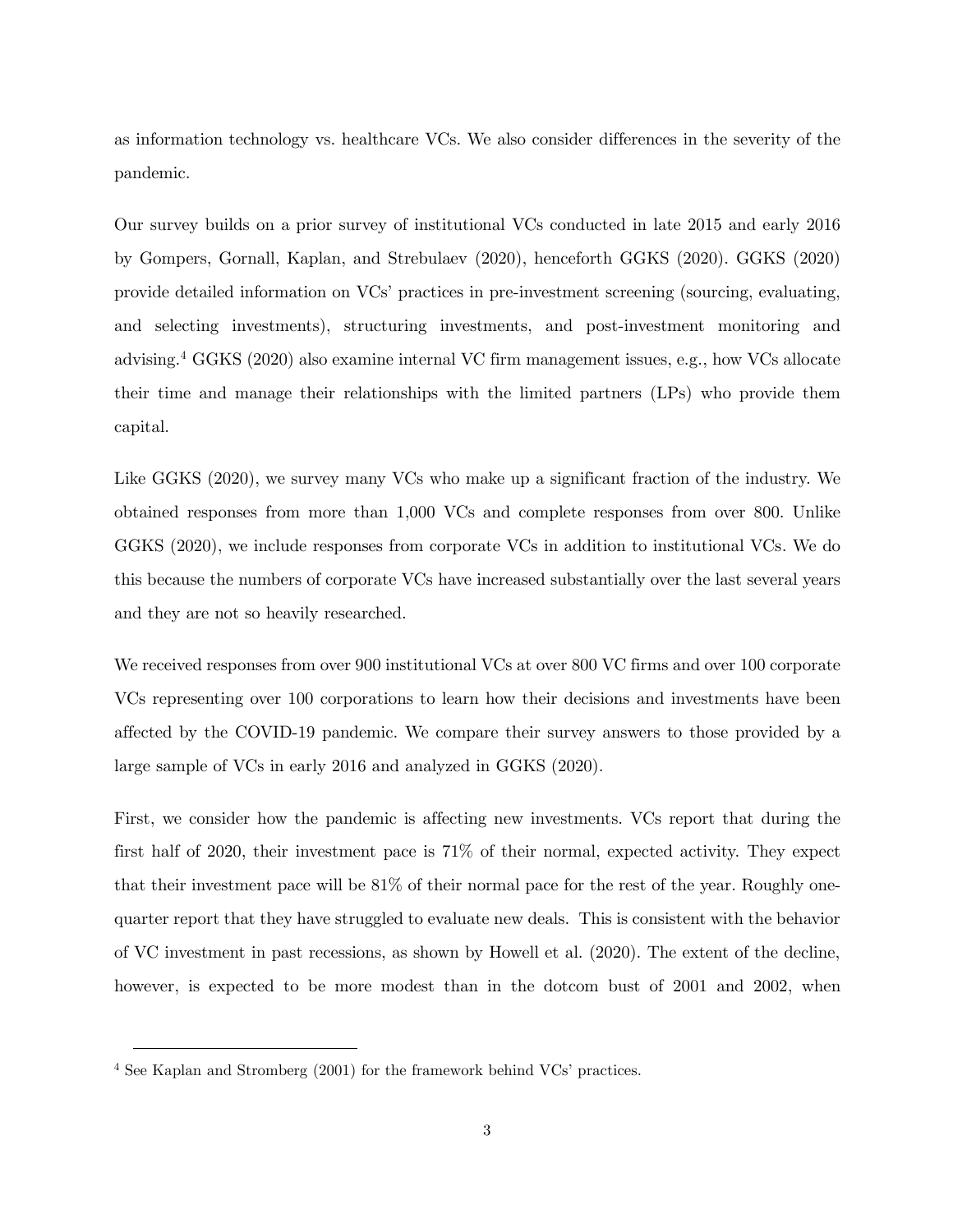investment declined by more than 50% and the financial crisis, when investment declined by 30% in 2009.

Next, we asked the VCs about their investment terms during the COVID-19 pandemic. Although the VCs expect investment terms to become more investor friendly, the terms they reported using were actually more founder friendly than the terms reported by GGKS (2020).

We also asked VCs about the status of their existing companies. They report that 52% of their portfolio companies are positively affected or unaffected by the pandemic; 38% are negatively affected, but not in critical condition; and 10% are severely negatively affected or in intensive care. Consistent with this, the VCs expect the pandemic to have only a small negative effect on their fund internal rates of return (IRRs), down 1.6%, and cash-on-cash returns (MOICs), down by 0.07. The VCs also remain optimistic about their own performance, with 91% believing they will outperform public markets, and overall VC performance, with  $75\%$  believing the VC industry as a whole will outperform.

Finally, despite nearly half of the VCs' portfolio companies being affected in some way by the COVID-19 pandemic, we find surprisingly little change in the allocation of their time to helping portfolio companies relative to looking for new investments. GGKS (2020) found that VCs tended to be active in their portfolio companies and the VCs in our current survey remain active in their companies, albeit not substantially more so. Throughout, we find modest differences between institutional and corporate VCs. This suggests the corporate VCs have incorporated many of the practices of institutional VC firms.

Overall, we conclude that the most dire predictions of the impact of COVID-19 on venture capital have not materialized. Although the pandemic has not yet run its course and a lot of uncertainty remains, our evidence suggests that the VC industry and its portfolio companies have reduced their activity less than in previous recessions and have been more resilient than many other sectors of the global economy. Our conclusions have important implications for the state and development of the innovation ecosystem and high-growth companies.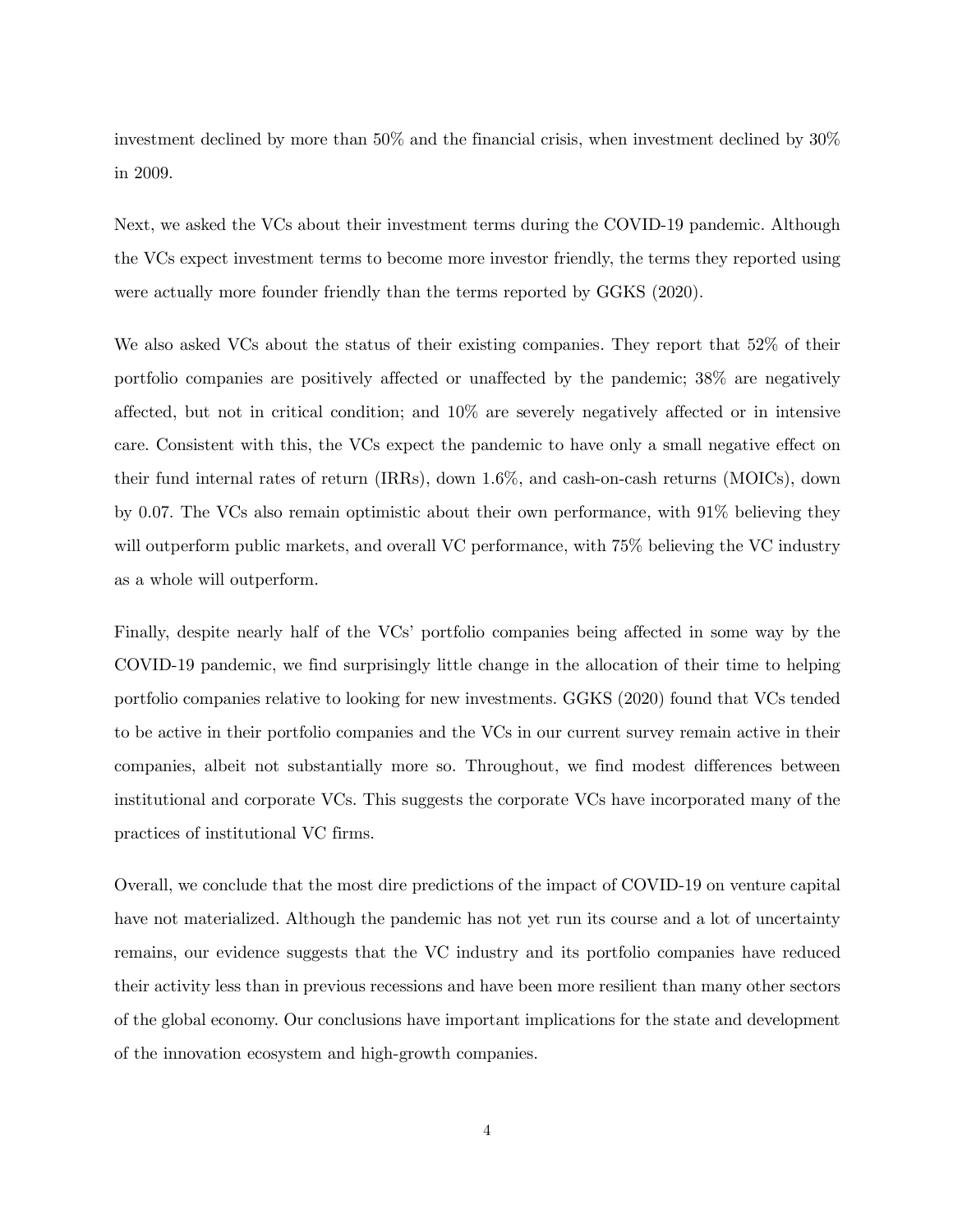The paper proceeds as follows. In Section 2, we describe our research design and report summary statistics. In Section 3, we outline how VCs' investing activities have changed due to COVID-19. In Section 4, we describe the impact on deal structure. In Section 5, we report VCs' perspective on portfolio company performance and value-adding activities. In Section 6, we describe VCs' responses on their own time management. In Section 7, we discuss VCs' perspectives on the future. In Section 8, we conclude.

## **2 Methodology**

## **2.1** Design

In this section, we describe the research design of our survey. We begin with the survey we used in GGKS (2020). We eliminated more technical questions and added questions regarding the COVID-19 pandemic. The final version of the survey is available as an Internet Appendix.

We administered the survey using Qualtrics and we solicited all the survey respondents via e-mail. We used several sources to compose our mailing list. First, we used alumni databases from the Chicago Booth School of Business, Harvard Business School, and Stanford Graduate School of Business. The MBA graduates of these schools constitute a disproportionate number of active VCs. A study by Pitchbook identified those schools as three of the top four MBA programs supplying VCs, with more than 40% of VCs holding an MBA from one of the three schools.<sup>5</sup> We identified alumni related to VC and manually matched them to VentureSource, a database of VC transactions that is maintained by Dow Jones, and PitchBook., a database of private capital markets maintained by Pitchbook. We ended up with 92, 801, and 1,005 individuals from Chicago, Harvard, and Stanford business schools, respectively.

Second, we partnered with the Kauffman Fellows Program, which trains VCs and maintains a vibrant network of past Fellows. The Kauffman Fellows Program emailed the survey to 680 alums

<sup>5</sup> See [http://pitchbook.com/news/articles/harvard-4-other-schools-make-up-most-mbas-at-pe-vc-firms.](http://pitchbook.com/news/articles/harvard-4-other-schools-make-up-most-mbas-at-pe-vc-firms) Accessed July 30, 2020.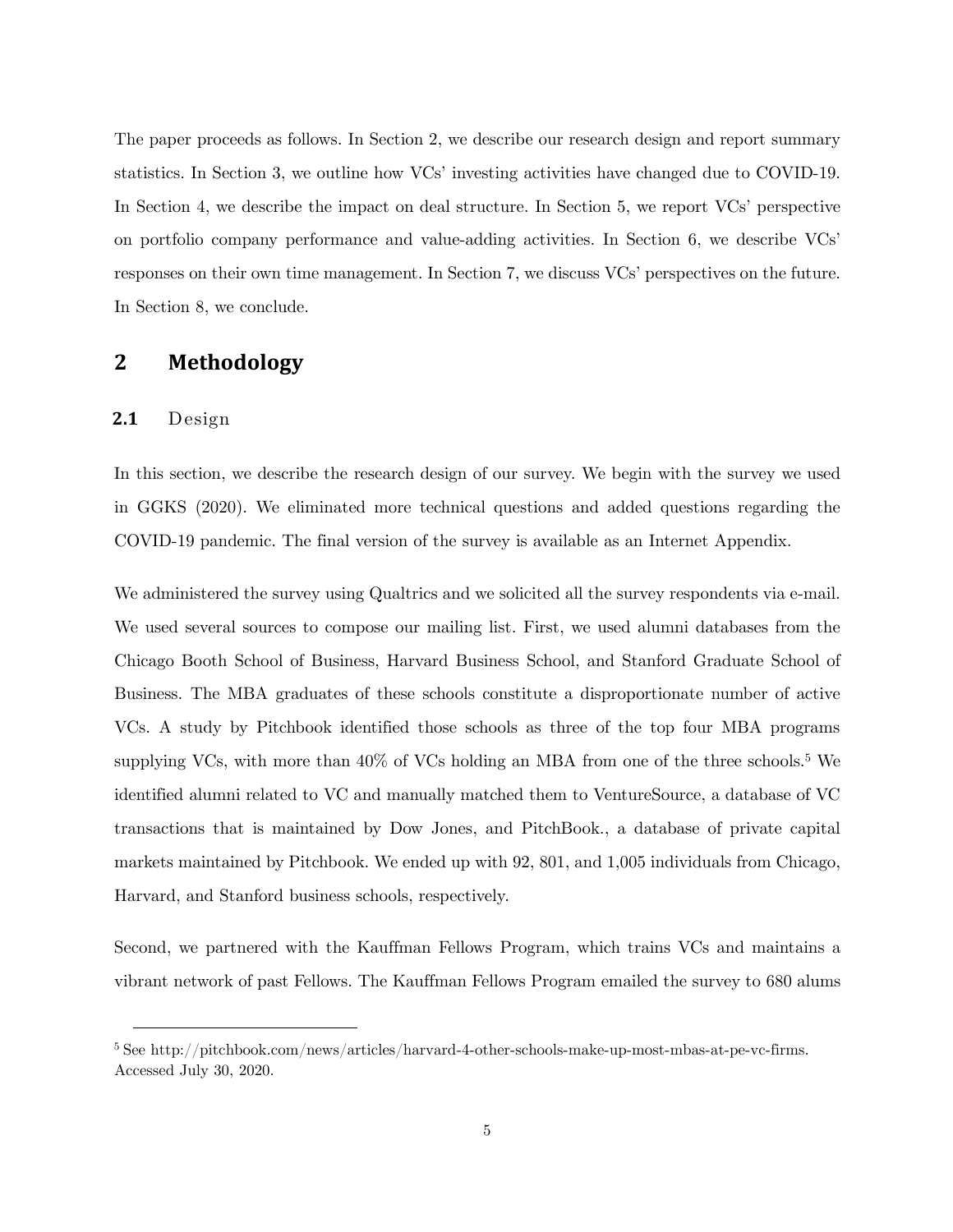on our behalf. Third, we used contact information on VCs from two large VC datasets, VentureSource and PitchBook. After excluding the people from the four samples identified above, we first arrived at a sample of 7,945 VCs identified in the PitchBook sample. Finally, after excluding the people from all the above samples, we identified further 7,028 individuals in the VentureSource sample. We believe our survey encompassed the overwhelming majority of individuals who are active VCs in the United States as well as many non-U.S. VCs.

Our sample construction raises several issues, and we attempted to address them in the survey design. One is that some of the people we emailed may not be VCs. Our first criteria for deciding whether individuals were VCs was their identification as such either by the organizations that provided us their information or by our analysis of VentureSource and PitchBook. We emailed only people we positively confirmed as VCs.

As a further filter, at the start of the survey, we asked respondents whether they worked at an institutional VC fund, a corporate VC vehicle, or neither. Supporting the notion that our initial screen worked well, 87% of our respondents identified as working at either a corporate VC vehicle or an institutional VC fund. The remainder were angel investors, private equity investors, or family office investors.

For our analyses, we exclude any respondent who did not identify as working at an institutional VC or corporate VC fund. While the identification is self-reported, in conjunction with other questions in the survey that are specific to the VC industry, we are confident that our final survey respondents are active in the VC industry. We also acknowledge that there may be a gray area that separates late-stage growth-equity VC funds and some private equity funds. We do not believe that this distinction in any way affects our analyses.

A second potential issue is that our population of VCs may not be representative of the broader industry. While this is possible, it is important to note that our sample, like the sample in GGKS (2020) represents a large fraction of all VCs. Based on Pitchbook data, our U.S. VC respondent have a total of \$340 billion in assets under management, about half the total for U.S. VCs. We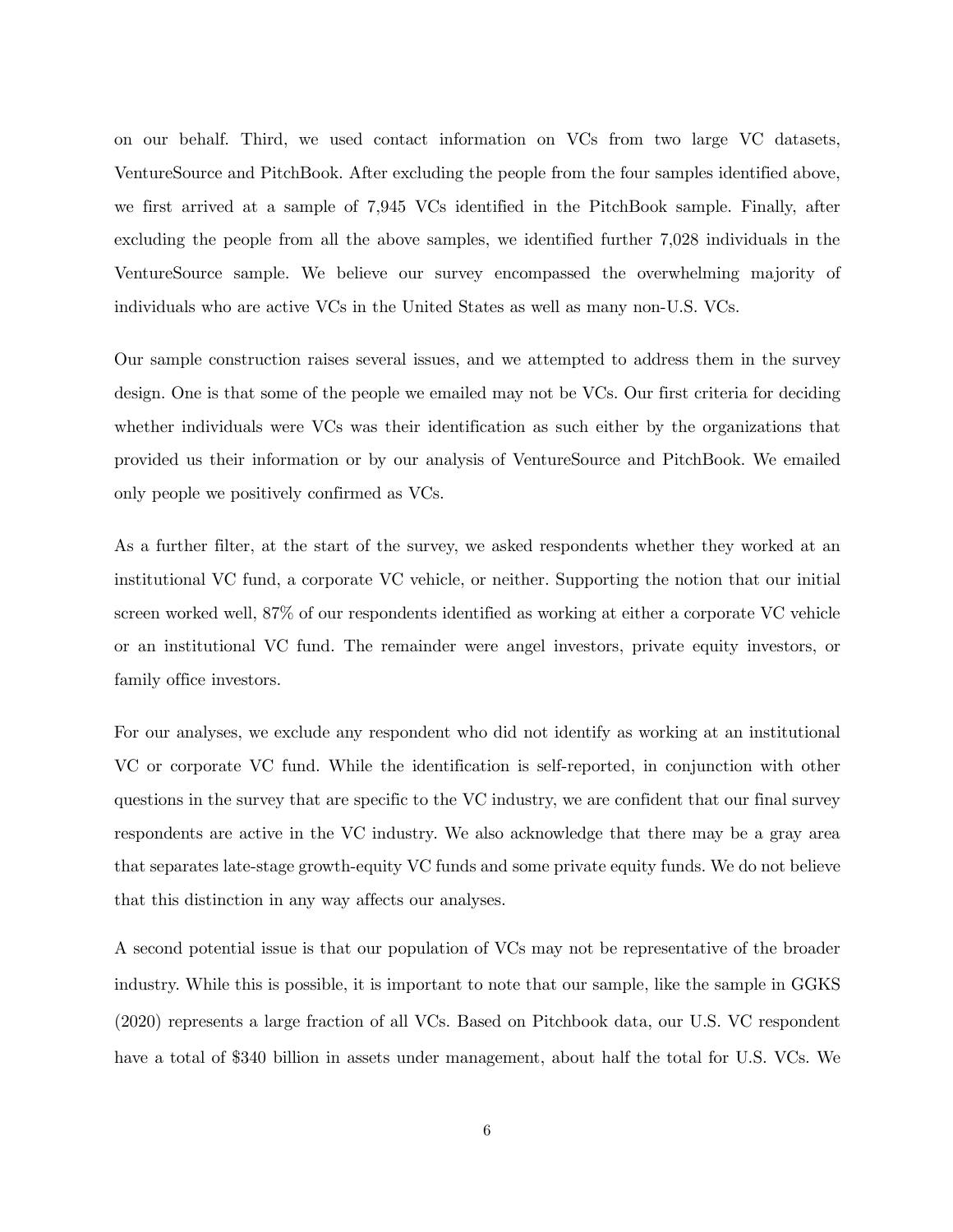had respondents from 70% of the top fifty, 85% of the top twenty-five, and 90% of the top ten VC firms (ranked by number of investments in PitchBook). At worst, then, we can say that our results represent the practices of a large fraction of the industry.

Two factors may bias our sample toward more successful VCs. First, a disproportionate part of our sample comes from the graduates of top MBA programs and the Kauffman Fellows. Because of our connections, we explicitly targeted Chicago, Harvard, and Stanford MBAs and Kauffman Fellows. We received relatively high response rates from those groups. Given that both top MBA programs and the Kauffman Fellows program are extremely selective, these alumni are potentially more successful than average VCs.<sup>6</sup> Second, we include only the VCs who responded to the survey. It seems plausible that poorly performing or failed VCs would be less likely to fill out the survey. To the extent that we want to learn about best practices in the VC industry, a positive selection bias would strengthen our results.

We administered the survey between June 29 and July 15, 2020, a period in which the COVID-19 pandemic was controlled or slowing in Western Europe and most of Asia but was still active and growing in the United States. To encourage completion, we offered those who completed the survey an early look at the results—after the survey was closed but before the results were released to the public. The survey is fully confidential and all the reported results are based on the aggregation of many responses to exclude the possibility of inferring any specific respondent's answers. However, the survey was not anonymous to us and we matched the survey respondents with VentureSource, Pitchbook, and other data sources.

Our final response rates are 42%, 14%, 15%, 6%, 6%, and 6%, respectively, from the Chicago, Harvard, Stanford, Kauffman, PitchBook, and VentureSource samples. Compared to the survey we administered in 2015 and 2016, the response rate is slightly lower in some of the samples. One of the reasons is that the time horizon of the present survey was compressed to just 17 days, less

<sup>6</sup> Gompers, Mukharlyamov, and Xuan (2016) show that VCs who are graduates from top colleges and top MBA schools perform better.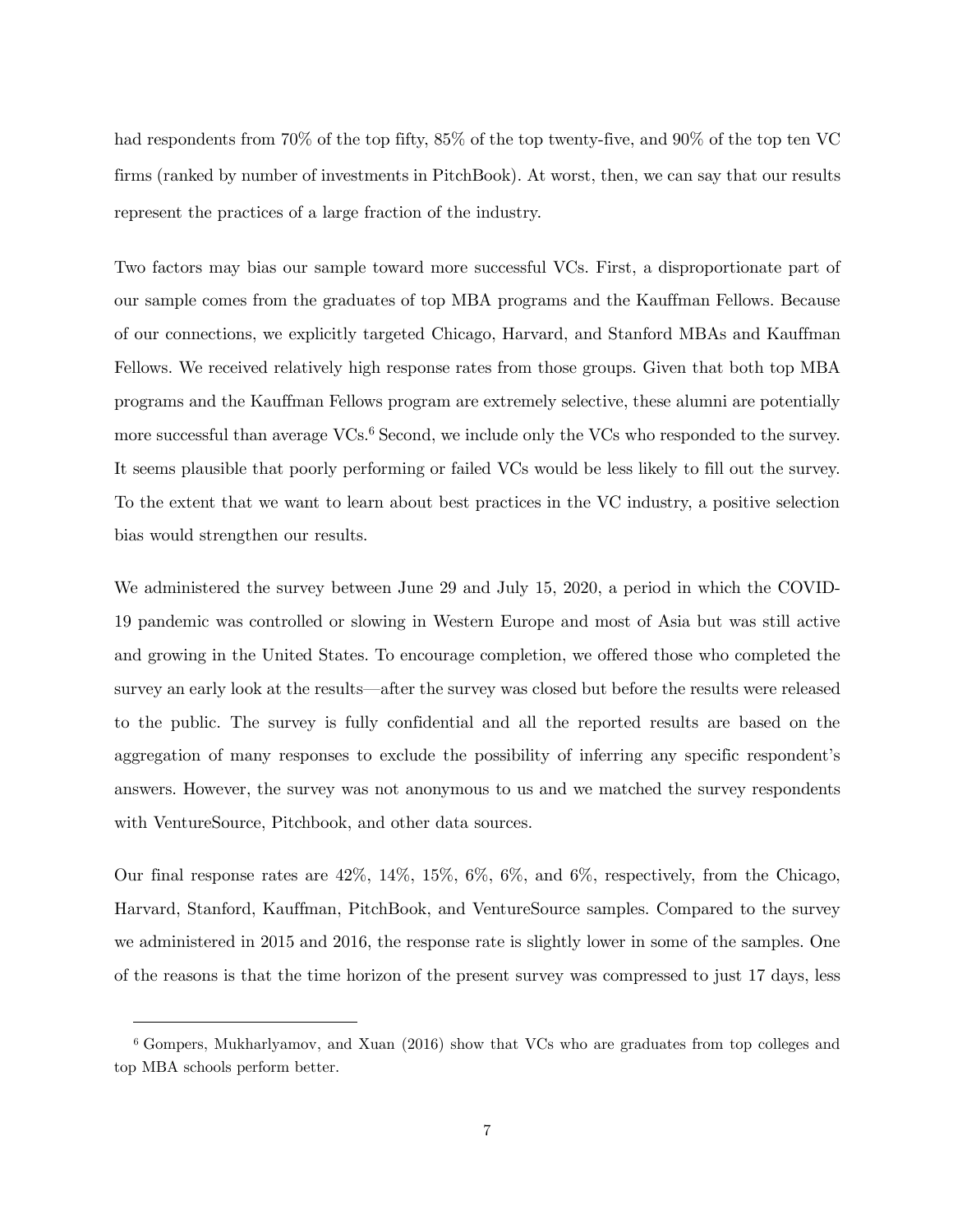than half the time allowed in GGKS (2020). At the same time, the response from the VC databases (VentureSource and Pitchbook) was higher than the VC lists we used previously (VentureSource and the list provided by the NVCA), likely because of our improved ability to filter VCs. Like last time, we received a much higher overall response rate from the schools with which we are connected.

Our survey has up to 30 questions and the median survey respondent took 11 minutes to complete it. The time per question is similar to the previous survey we administered. The 25% percentile of the time for completion was eight minutes, suggesting that, as five years ago, our respondents took the survey seriously. As last time, we also enjoyed a high completion rate of 78%.

#### **2.2** Summary statistics

In this section, we provide summary statistics of the sample and introduce the subsamples that we use in our analyses. We received 1,181 individual responses overall. Table 1 describes how we filter the responses. We exclude the 148 respondents (13%) who did not self-report they were institutional or corporate VCs.<sup>7</sup> These investors are private equity investors, angel investors, or family office investors. The second part of Table 1 reports the composition of the final sample of 1,033 institutional and corporate VC respondents. We use all the answers from our 1,033 VC respondents, with 804 (78%) of those respondents finishing the survey in its entirety. This exceeds the 885 responses and 565 completions in GGKS (2020). Only 29 (3%) respondents in this sample indicated that they completed the survey on behalf of someone else.

In many cases, we received multiple responses from different individuals at the same VC firm and so we have 915 VC firms for our 1,033 respondents. For VC firms where we had more than one respondent, we averaged the responses of the individual VCs to get a firm-level response.

<sup>7</sup> Institutional VC firms are independent partnerships that manage VC funds on behalf of investors. VCs who manage funds are traditionally called general partners (GPs) and their investors—limited partners  $(LPs).$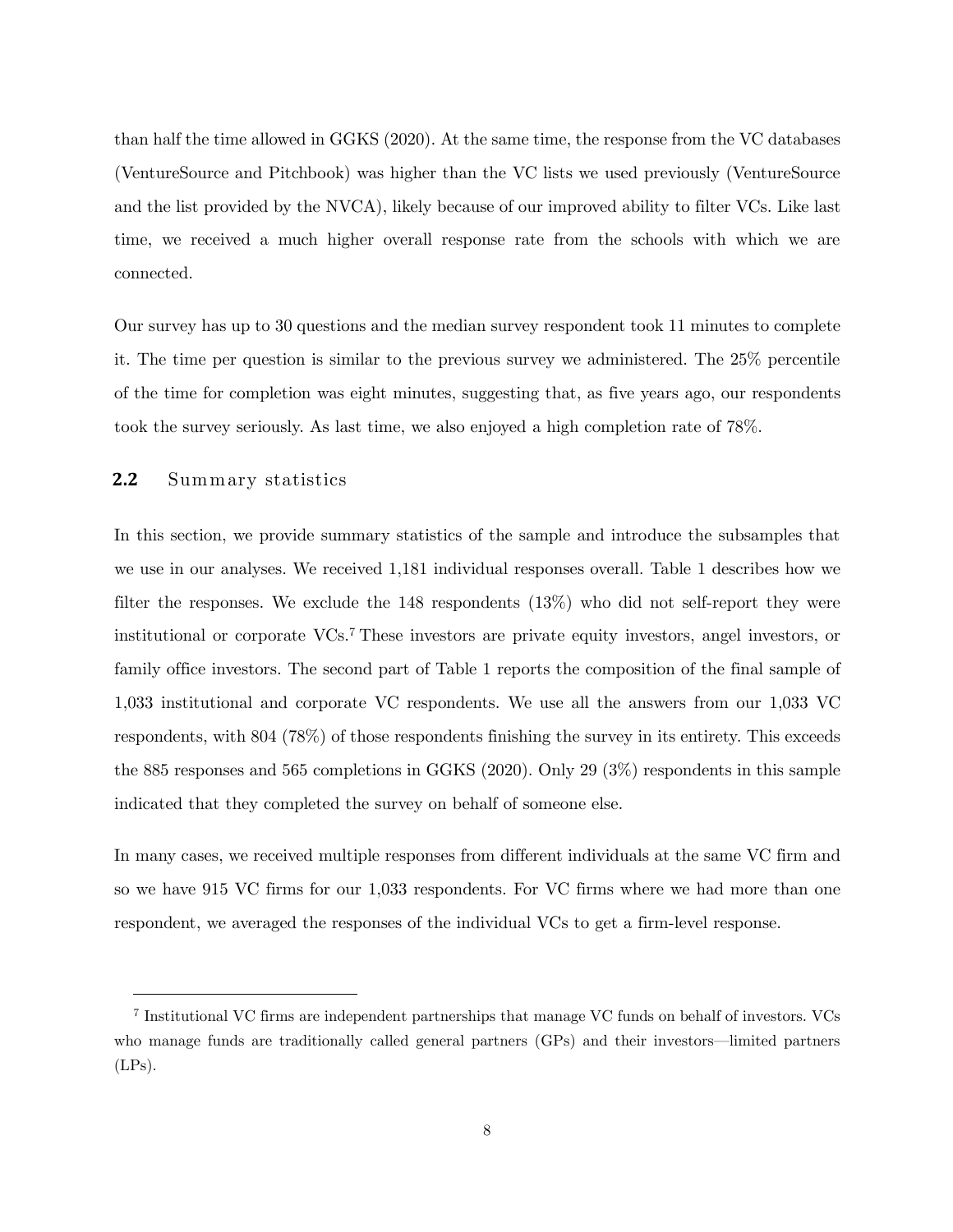We were able to match 97% of the firms to PitchBook. As mentioned above, our sample includes thirty-five of the top fifty and nine of the top ten VC firms (ranked by number of investments) in PitchBook. This is consistent with the possibility, noted earlier, that our sample is biased towards more successful firms.

Our first questions concerned the VC firm's investment focus. We asked respondents whether their firms specialized in a specific stage of company, industry, or geography. For example, we asked participants on which stages they specialized (seed, early, mid, late). Firms can specialize along multiple dimensions at the same time. In our sample of VC firms, 59% specialize in seed- or earlystage; 9% in mid- or late-stage. Geographically, our sample of VC firms is evenly distributed among California, the rest of the United States, and foreign locations.

VC firms also often specialize by industry. Over 22% specialize in what can be broadly defined as the information technology (IT) industry, including software, IT, and consumer internet ("IT" subsample). Some 9% specialize in healthcare ("Health" subsample). These were also two most important subsamples in GGKS (2020).

We also consider separately institutional VC ("IVC" subsample) firms and corporate VC ("CVC" subsample) firms, as they have different structures and often pursue different strategies. In recent years, CVCs have been playing a more prominent role in the innovation ecosystem. About 10% of our sample is from corporate VC, the rest is from institutional VC.

We asked our respondents whether they anticipate that COVID-19 will ultimately increase or decrease the cash-on-cash multiple their existing funds return to LPs. 43% of the VCs who answered that question report that COVID-19 will decrease their cash-on-cash multiple (the "Hurt" subsample), while 24% report that COVID-19 will increase their cash-on-cash multiple (the "Help" subsample). The median VC reported that cash-on-cash returns would be unchanged while IRRs would fall. This was not an unusual view – one-quarter of the VCs who expected cash-oncash returns to be unchanged expected IRRs to decline. This is consistent with a view that exits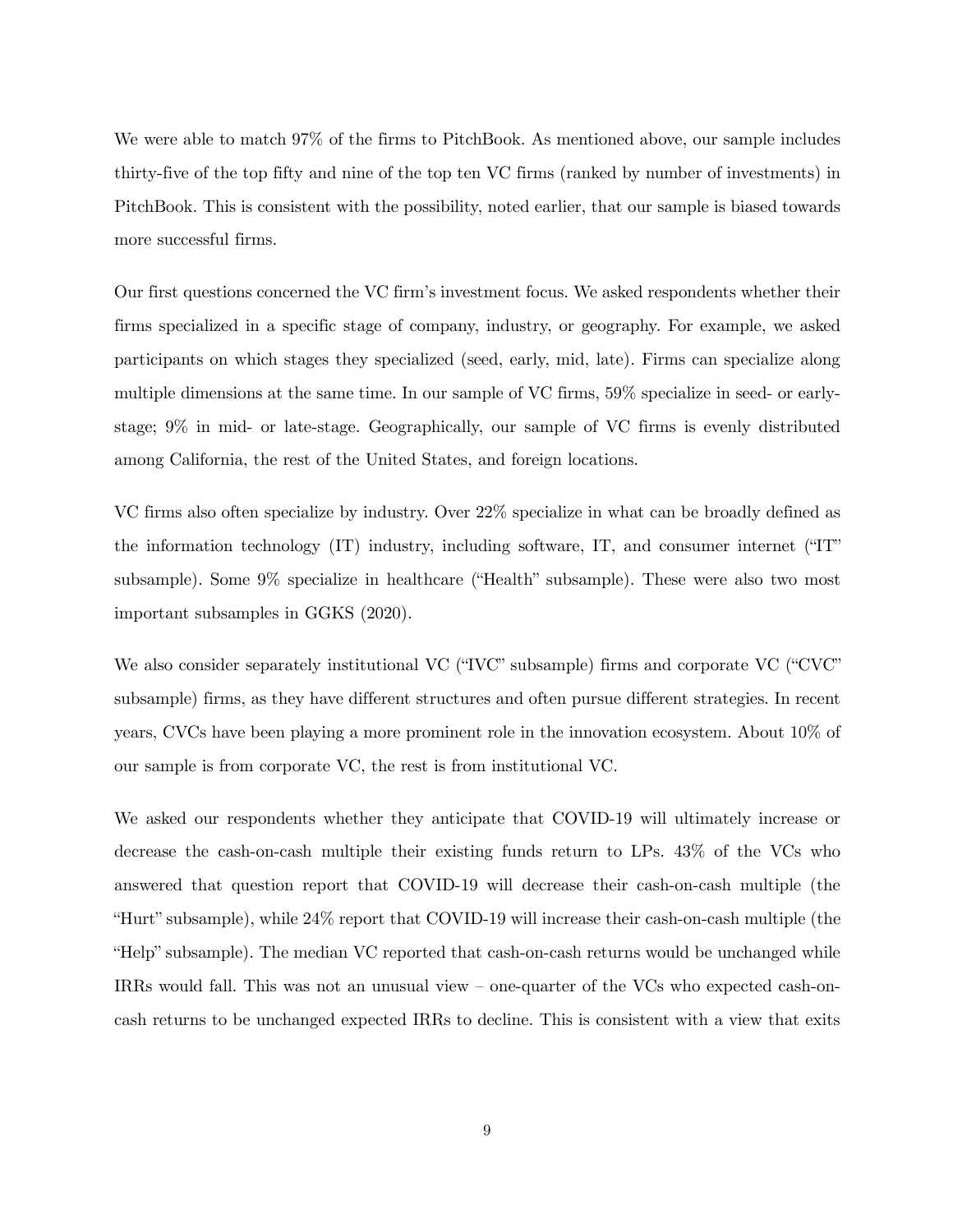will not be lower but simply delayed, due to either a reduced appetite for acquisitions or the closing of the IPO window.

## **3 Investment activities**

In this section, we report results on VC investment activity and decisions. As discussed in GGKS (2020), many VCs in our prior survey indicated that deal sourcing and deal selection were the most important determinants of their investment success. As such, understanding how lockdowns and other restrictions imposed in the wake of the COVID-19 pandemic affected these activities is important.

First, we asked VCs how the pandemic had affected and was likely to affect their investment pace. Had they made fewer investments so far and did they anticipate making fewer investments for the rest of the year? GGKS (2020) found that VCs spend a significant amount of time sourcing deals, reviewing more than 100 opportunities for each deal they close. While not reported in the paper, GGKS (2020) found that pre-COVID-19, VCs took an average of 83 days to close a deal, spent 118 hours on due diligence, and called ten references for each deal they close. This type of deep due diligence may be hindered by the restrictions COVID-19 has put on travel and in-person meetings.

Table 2 reports the VCs' responses on their investment rate so far in 2020 (roughly half of the year) and their expected rate for the remainder of the year relative to their expected rate of investment. Through the first half of 2020, VCs say they have invested at just over 70% of their normal investment pace. Late-stage and IT investors report a larger decrease in their investment pace. Two-thirds of our respondents are making fewer investments. Late-stage investors and investors in IT are more likely to have reduced the pace at which they make deals. Looking forward to the second half of the year, VCs anticipate that their investment pace will be roughly 80% of normal, with IT investors, again, showing the largest reduction.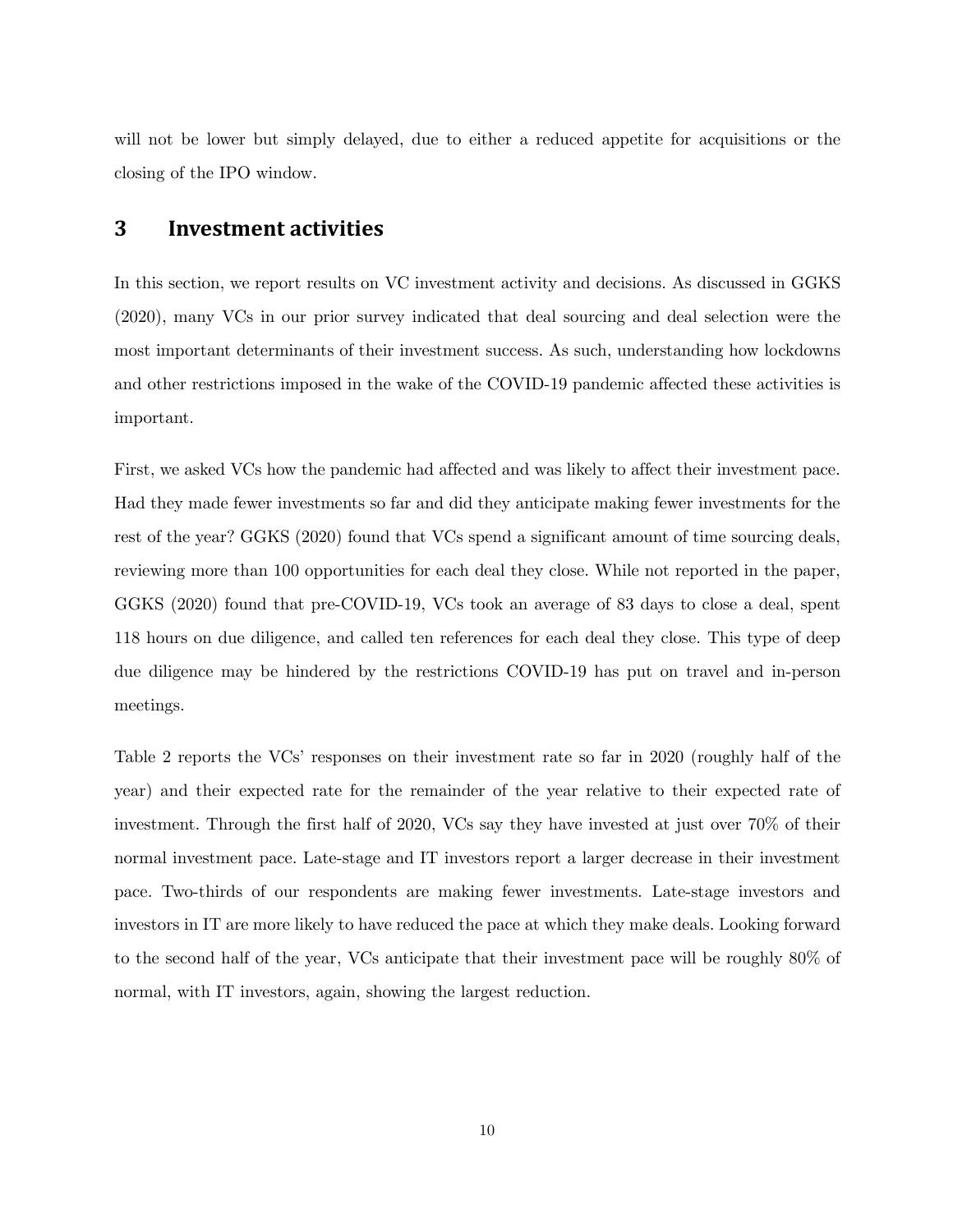For investors who are making fewer investments, the most common reason is the current difficulty of evaluating deals. This is particularly important for those who are most affected by COVID-19 and certainly makes sense given the results of GGKS (2020) and the amount of time and effort required to give due diligence to a deal. In our current survey, late-stage investors indicate that it is more difficult to evaluate deals. This is surprising because GGKS (2020) found that early-stage investors put more weight on the management team than late-stage investors. Given the difficulty of meeting teams in person, it would be reasonable to have expected early-stage investors to have more trouble evaluating deals. Investors, particularly corporate VCs, also are concerned with conserving capital and making sure they have dry powder available for follow-on investments. Finally, IT investors are concerned about meeting fewer quality entrepreneurs. This is likely driven by the fact that for IT investors, the management team is the most important factor and evaluating entrepreneurs during the COVID-19 restrictions is much more challenging than evaluating other components of the investment proposition, such as the business model or the market.

It is clear from Table 2 that the pandemic has depressed and likely will continue to depress VC investment activity. This is consistent with the behavior of VC investment in past recessions, as Howell et al. (2020) showed. The extent of the decline, however, is expected to be more modest than in the dotcom bust of 2001 and 2002 when investment declined by more than 50% and the financial crisis when investment declined by 30% in 2009. Our respondents also perceive the effect of the pandemic on their investment pace as relatively short-lived. One potential explanation is that the current crisis is not expected to depress earnings in technology-related sectors significantly or that certain technology areas may be boosted by the pandemic.

Geographic measures of COVID-19 impact were not associated with any of our impact measures. VCs in states or countries with relatively high COVID-19 case rates, death rates, lockdown periods, or year-over-year unemployment increases did not report a larger impact on using any of the measures in Table 2. This is consistent with the impact of COVID-19 coming through national and international economic disruption and uncertainty, rather than regional channels.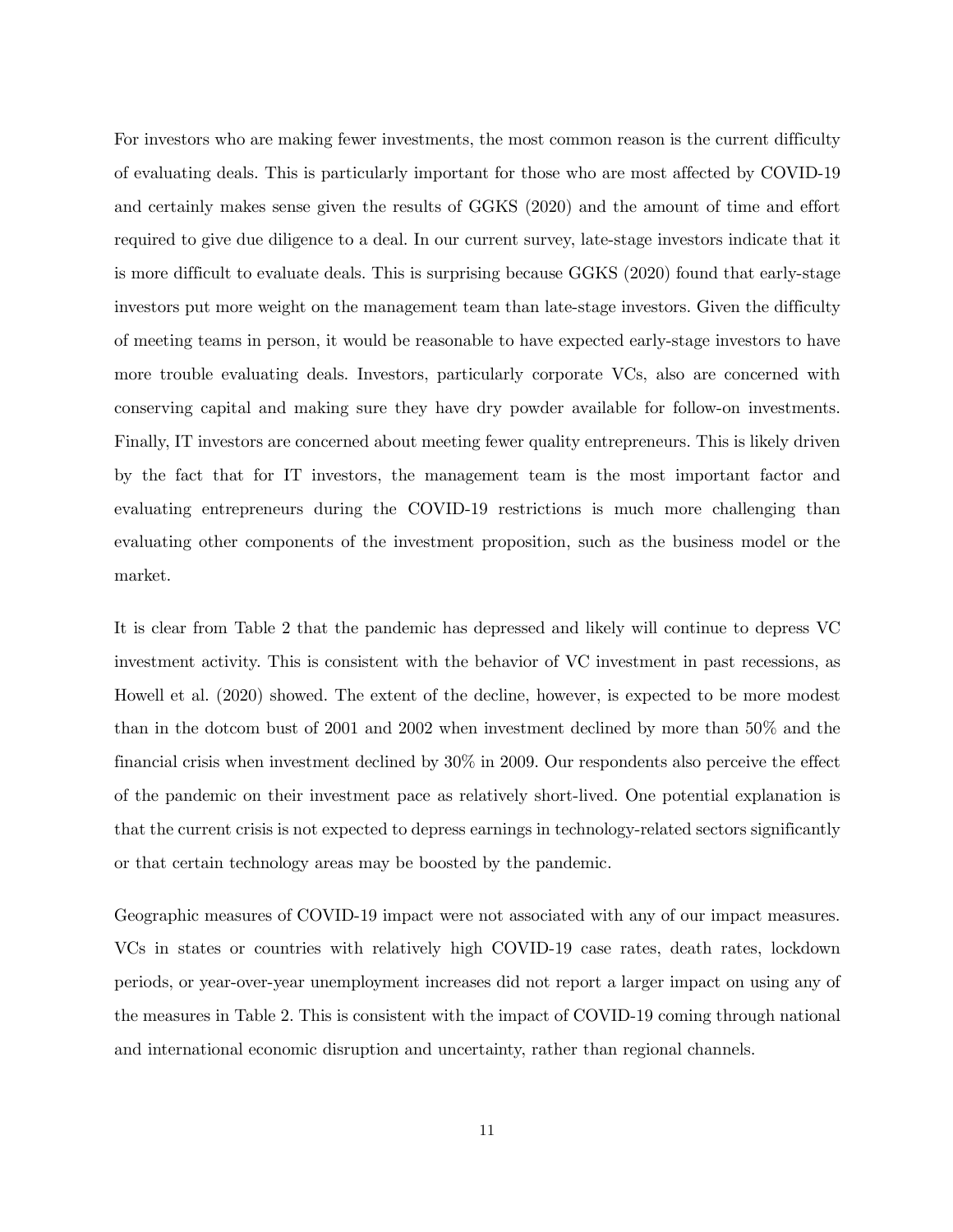We also were interested in understanding how VCs adjusted their required financial metrics to different factors and whether their method of adjusting those metrics changed between GGKS (2020) and the current survey. The current survey repeated a question we asked in the prior survey, and it provides an indication of how the pandemic might be affecting decision making.

Table 3 reports that over 40% of the VCs use the same financial metric to evaluate all investment opportunities. This is greater than the 23% who reported this in GGKS (2020). It is a bit surprising from the perspective of an economist or financial economist that the percentage is so high and has grown over the last five years. Among those VCs for whom financial metrics vary, investment riskiness and time to liquidity are the primary considerations, although the adjustments based upon the investment's riskiness and the time to liquidity have fallen the most since the last survey. Industry and financial market conditions also matter, but less so. This result almost exactly matches the results in GGKS (2020). Healthcare investors, consistent with our prior results, are more likely to adjust the required financial metric for the investment's riskiness than are IT investors. Corporate VCs are reacting more to industry conditions. Overall, this might indicate that the increase in uncertainty has meant that VCs have decided to embed general uncertainty equally across all deals.

## **4 Deal structure**

The second stage of the VC process is deal structuring. As in GGKS (2020), we ask VCs how frequently they used different contractual terms. Specifically, we ask about terms related to cash flow rights (anti-dilution protection and cumulative dividends); control rights (other special investor rights); and liquidation rights (liquidation preferences, participation rights, and redemption rights).

Anti-dilution protection gives the VC more shares if the company raises a future round at a lower price. Full ratchet anti-dilution is a particularly onerous form of this term. Cumulative dividends allow the annual dividend to accumulate, whereas non-cumulative dividends effectively amount to no dividend. The liquidation preference gives investors a senior position in a sale or liquidation.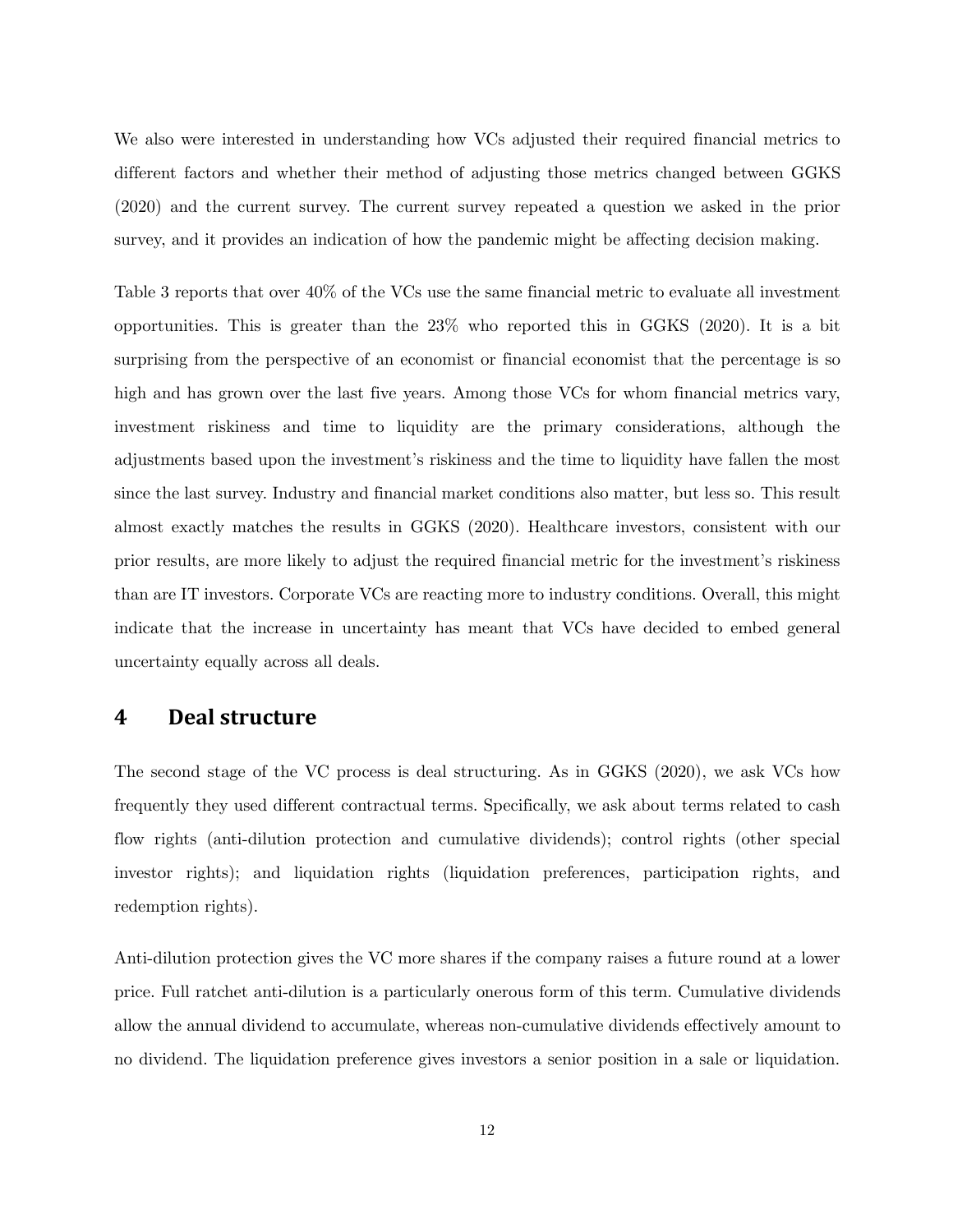Participation rights allow VC investors to combine upside and downside protection in a sale or liquidation (so that VC investors first receive their downside protection and then share in the upside). Redemption rights give investors the right to redeem their securities, or demand from the company the repayment of the original amount.

Given the increase in uncertainty due to the pandemic, one might expect these terms to be stronger, i.e., more VC friendly. Table 4 reports the results of our survey, with higher numbers corresponding to more use of VC friendly terms. As [Figure 1](#page-14-0) shows, respondents to the current survey actually indicate that the terms are more founder-friendly than respondents to our prior GGKS (2020) survey. Perhaps this reflects the past five years of VC activity and competition that has led to a general increase in founder-friendly terms. The current COVID-19 pandemic does not appear to have caused the terms to "revert" to the same investor-friendly level. Participation rights are used most frequently in our current survey, but in fewer than half of deals. In unreported results in GGKS (2020), participation was utilized 53% of the time. As in our prior survey, healthcare VCs were significantly more likely to include participation. Redemption rights and cumulative dividends are used, respectively, by 27% and 17% of the VCs, with late-stage VCs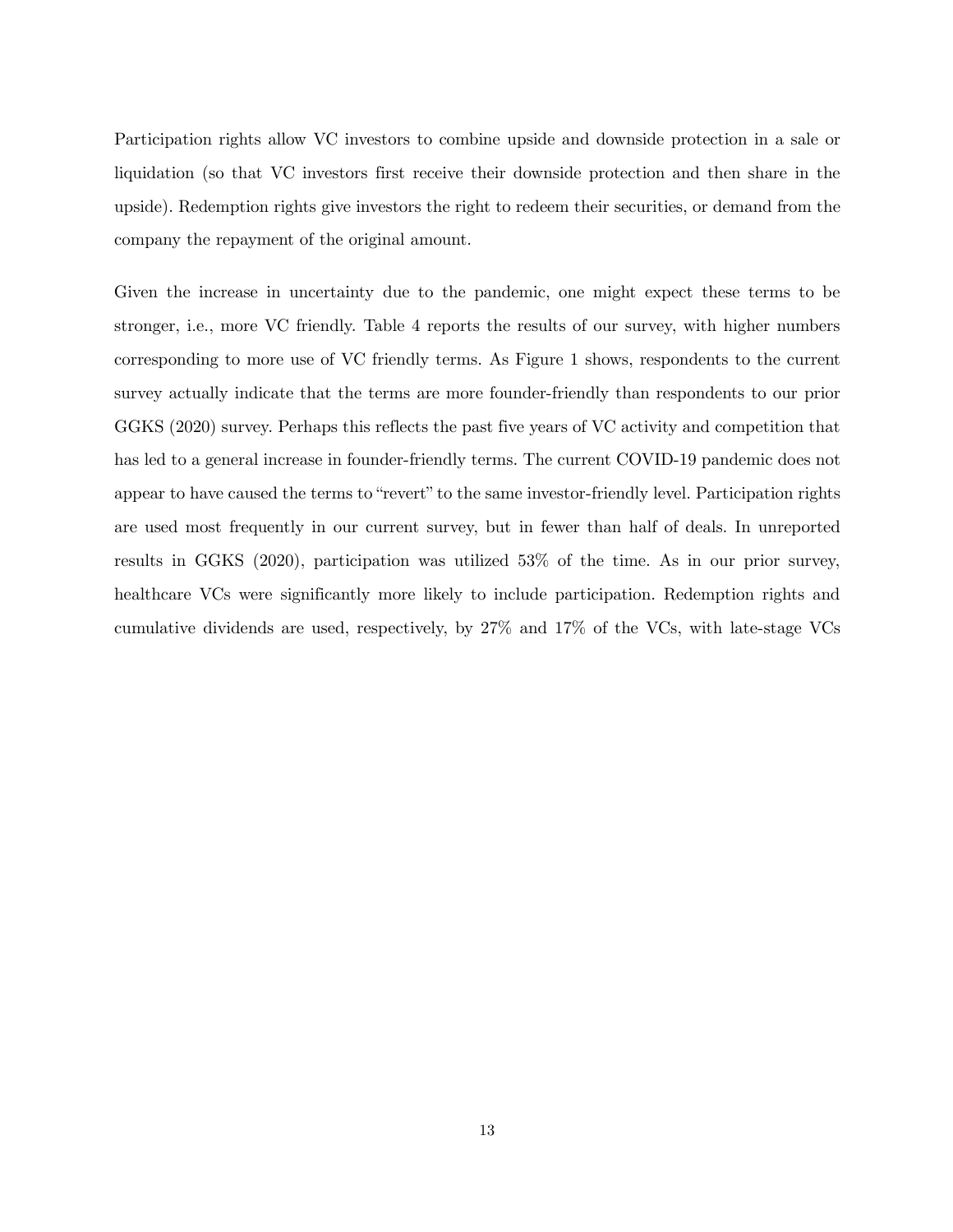<span id="page-14-0"></span>Figure 1: Frequency with which contractual features are used in 2015/16 and present

This figure reports the average frequency with which institutional VC respondents to the current survey anticipate using each contractual feature over the coming year. Those frequencies are compared to the same statistics from the 2015/16 survey by GGKS (2020).



using both more frequently. Again, the prevalence of these terms was substantially lower than in GGKS (2020) in which 45% of respondents stated that they used redemption rights and 27% said they used cumulative dividends. Finally, VCs make some use of full ratchet anti-dilution and senior liquidation preferences, albeit again, these frequencies are lower than the frequencies we find in the earlier survey. In unreported analysis, we find that people who responded to both surveys show the same significant decreases in the frequency of participation, redemption, fullratchet antidilution, and high liquidation preferences.

# **5 Portfolio company performance and activities**

A great deal of research, including Lerner (1995), Hellmann and Puri (2002), Kaplan and Stromberg (2004), Amornsiripanitch et al. (2016), and GGKS (2020), indicates that VCs are actively involved in managing their portfolio companies, frequently meeting with their portfolio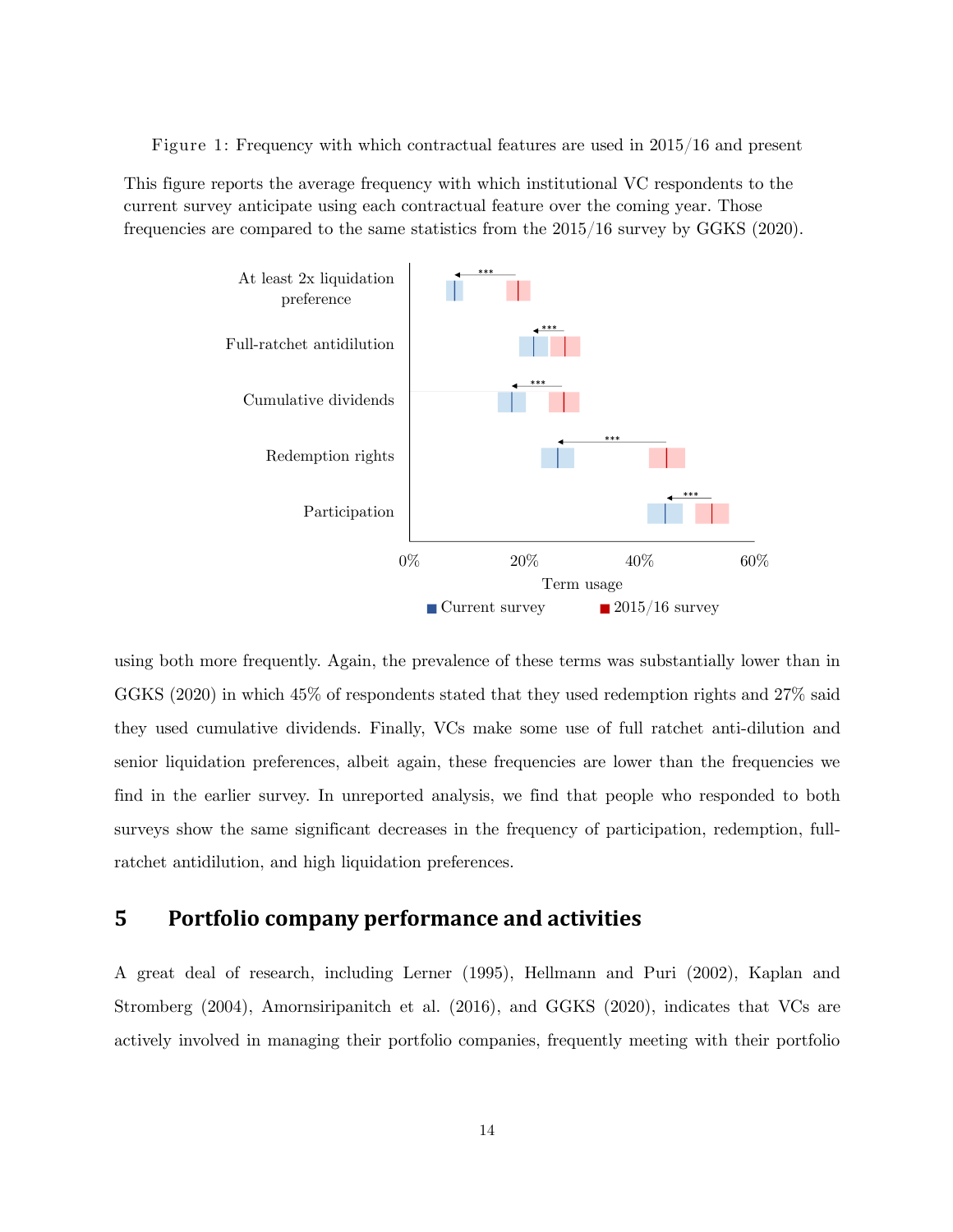companies' management and playing an important role in critical hiring and strategic decisions. In this section, we consider the effect of the pandemic on the VC portfolio companies and the actions that VCs have taken in response.

#### **5.1** Effect of the pandemic on portfolio companies

We first asked the VCs about the impact of the pandemic on their existing portfolio companies and their existing funds. Table 5 indicates that VCs felt that 52% of their portfolio companies were not affected or positively affected by the pandemic. VCs felt that 38% of their companies were negatively affected, but okay. Finally, VCs felt that 10% of their companies had been very negatively affected. Unsurprisingly, VCs who reported being more hurt by COVID-19 also reported that more of their companies were doing poorly. Healthcare VCs indicated that their companies were less likely to be severely negatively affected  $(7\%)$  than did IT VCs  $(11\%)$ . These percentages are substantially more positive than we had expected, particularly the small number of very negatively affected companies.

Overall, consistent with this evaluation of their portfolio company health, the institutional VCs expect the pandemic to have a median impact on their fund IRRs of -2% and a median impact on the fund cash-on-cash multiples of 0.0. This is consistent with the same exit values for investments, but a longer investment holding period. IT VCs expect a -2% effect on fund IRR at the median while Healthcare VCs expect no effect.

Although in aggregate VCs have not been much impacted, that aggregation hides significant heterogeneity. The median VC who expects COVID-19 to improved the cash-on-cash multiple expects it to increase the cash-on-cash multiple by 1 and IRR by 5%, while the median VC who expects COVID to decrease the cash-on-cash multiple expects it to decrease the multiple by 0.50 and IRR by 5%. This dispersion suggests that the turbulence produced by the pandemic has created winners and losers, with the winning companies offsetting the losing companies for the typical fund.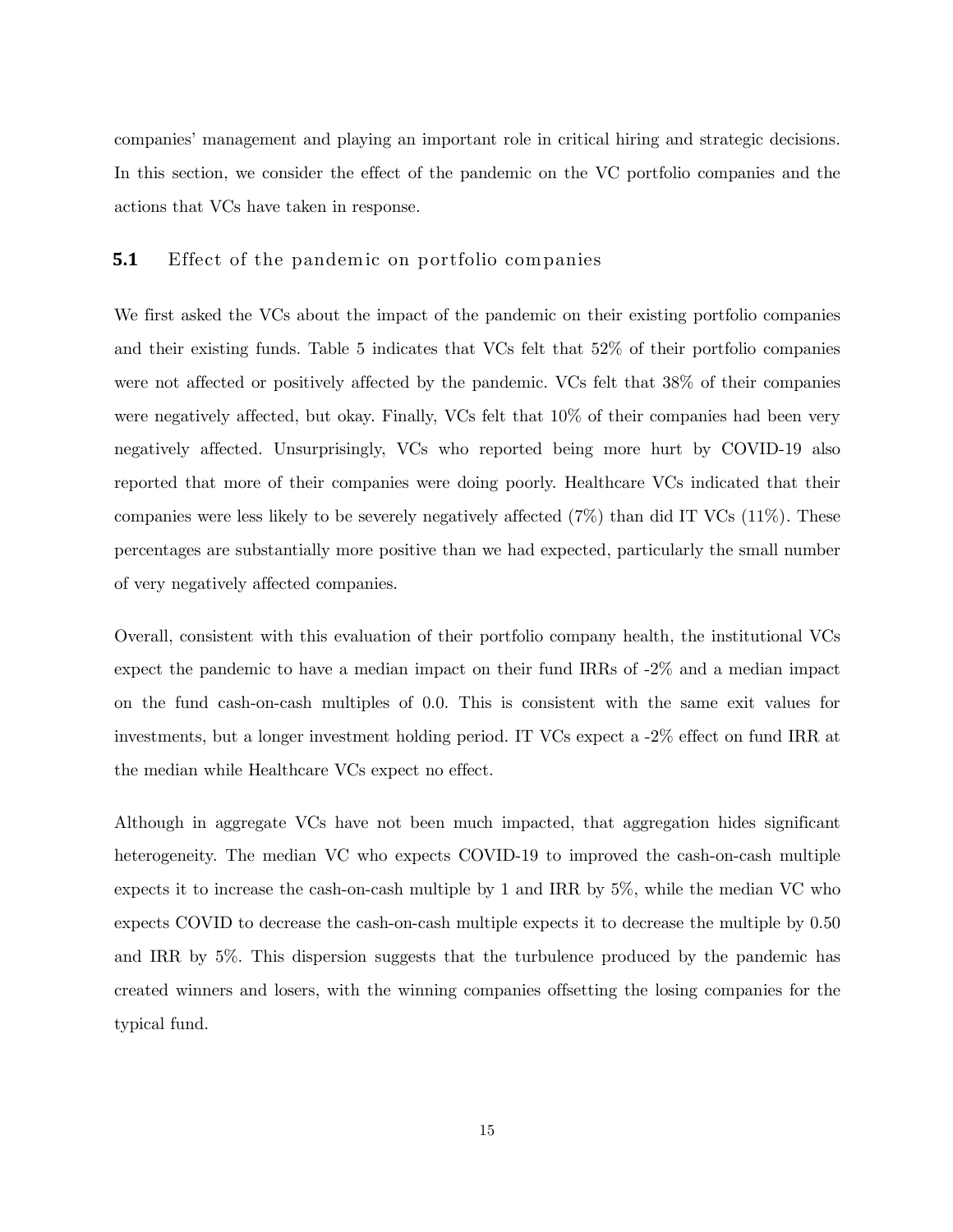Going forward, the VCs do expect to see an effect of the pandemic on the financing market. They expect to see declines in follow-on round valuations of roughly 20%, and most expect to see more investor-friendly terms. Again, there are no meaningful differences between sub-groups, apart from the COVID-19 impact subgroups, where the "Hurt" sample was more pessimistic. VCs in regions hit harder by COVID-19 (as measured by case rates, death rates, lockdown periods, or year-overyear unemployment increases) did not report a larger impact on their companies.

Although VCs expect subsequent valuations to fall, as shown above, they do not expect a large long-term effect on returns. This is consistent with companies developing new technology today that have long-term prospects and are immune to short-term market movements. The time horizon and opportunity may be far enough in the future to insulate the expected payoff of current investments, regardless of interim market turbulence. Consistent with that view, one-quarter of the VCs who expected cash-on-cash multiples to be unchanged also expected IRRs to decline. This suggests that even investors who do not expect exits to be lower expect them to be delayed.

#### **5.2** Involvement with portfolio companies

We also asked the VCs how they were interacting with their portfolio companies during the pandemic. Table 6 indicates that half the VCs meet with their portfolio companies once a week or more frequently while almost 30% meet multiple times per week. There are no significant differences across subgroups, although institutional VCs meet slightly more often. The high level of involvement is consistent with previous work and anecdotal evidence.

Table 7 examines VCs' interaction with their portfolio companies at a more granular level by asking what the VCs actually do for the companies. The most common activity is providing strategic guidance, which VCs report doing for almost 68% of their companies. VCs provide operational guidance for 46% of their companies, connect customers with 43%, and connect investors with 41%. Table 7 also reports on pandemic-specific activities. Consistent with roughly half of their companies being sick or in intensive care, they help almost half of their companies to reduce their burn rate. They help roughly one-third of their companies connect with liquidity,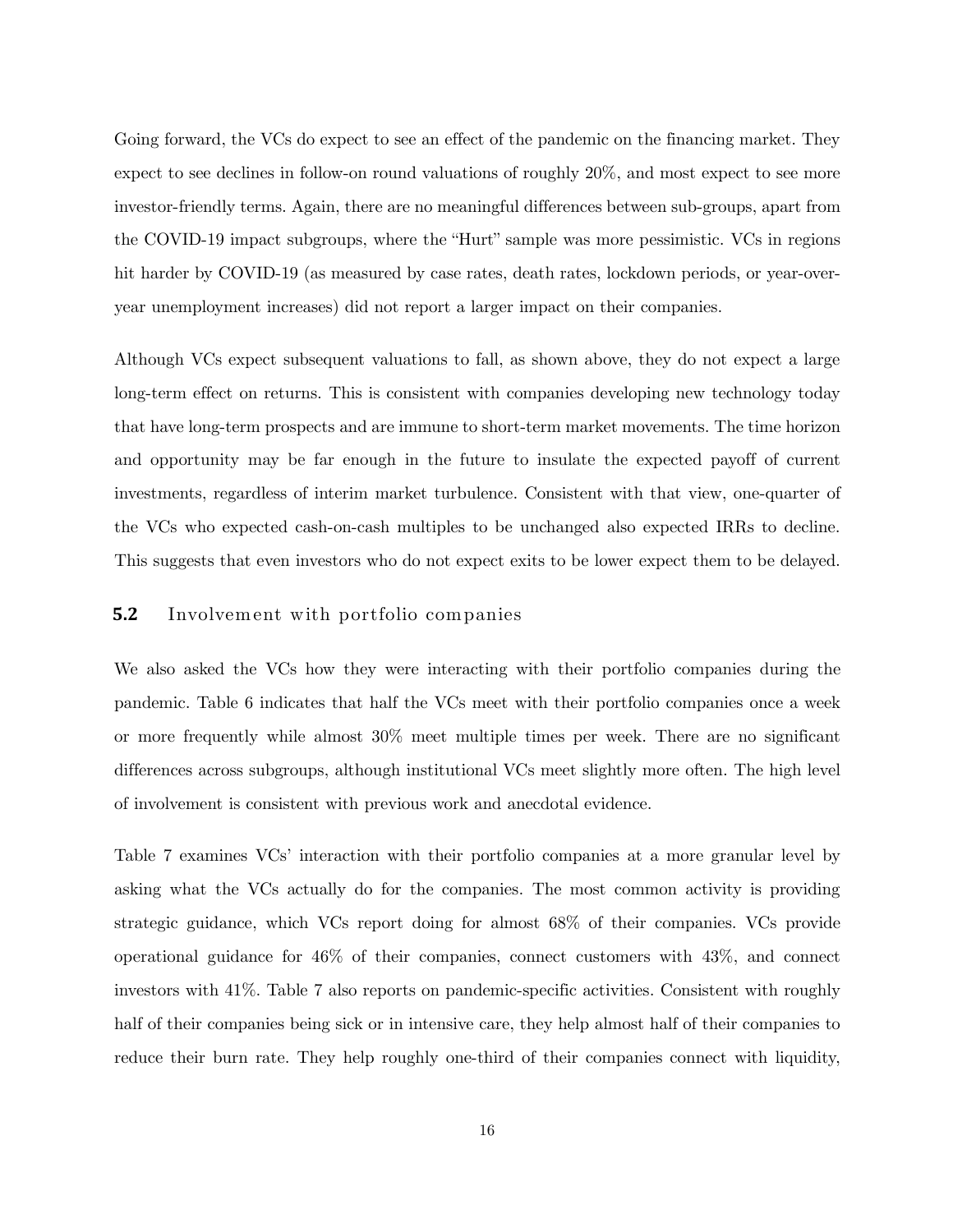connect with COVID-19 relief, and connect with equity investors. We also paired questions around whether VCs were helping portfolio companies to hire or fire employees. Nearly 25% of VCs were involved with helping portfolio companies to hire new employees, which is higher than the 15% of portfolio companies in which VCs are helping to fire employees. We find that late-stage VCs are more likely to be helping their companies to fire employees (17%) than are early-stage VCs (11%).

There is some variation across sub-groups. Corporate VCs are more active in providing connections to customers, but less active in connecting new hires and providing operational guidance. Early-stage investors are more active in connecting to new investors. Interestingly, the responses of those most and least affected by the pandemic are very similar.

Overall, then, the results in this section are consistent with the VCs taking actions to help their portfolio companies and with those actions having changed somewhat in response to the pandemic.

# **6 Time management and management of the venture capital firms.**

As in GGKS (2020), we asked the survey respondents to describe the structure of their normal work-week.<sup>8</sup> Table 8 shows that VCs report working an average of 58 hours per week, with U.S. VCs reporting more than 60 hours. Healthcare VCs report spending more time working than IT VCs (61 hours vs. 56 hours). The 59 total hours compare to 55 total hours reported in GGKS (2020), suggesting that VCs are working somewhat harder in the pandemic than they did five years ago.

VCs of all types spend the single largest amount of time working with their portfolio companies – 19 hours a week. This is consistent with the typical respondent holding five board seats. Institutional VCs spend more time helping their companies and have more board seats than corporate VCs. Overall, the amount of time and involvement in portfolio companies is consistent with their reporting that they add value and help their companies. Surprisingly, the 19.4 hours

<sup>8</sup> Hoyt, Gouw, and Strebulaev (2012) and Rust (2003) present some earlier evidence on VCs' time use.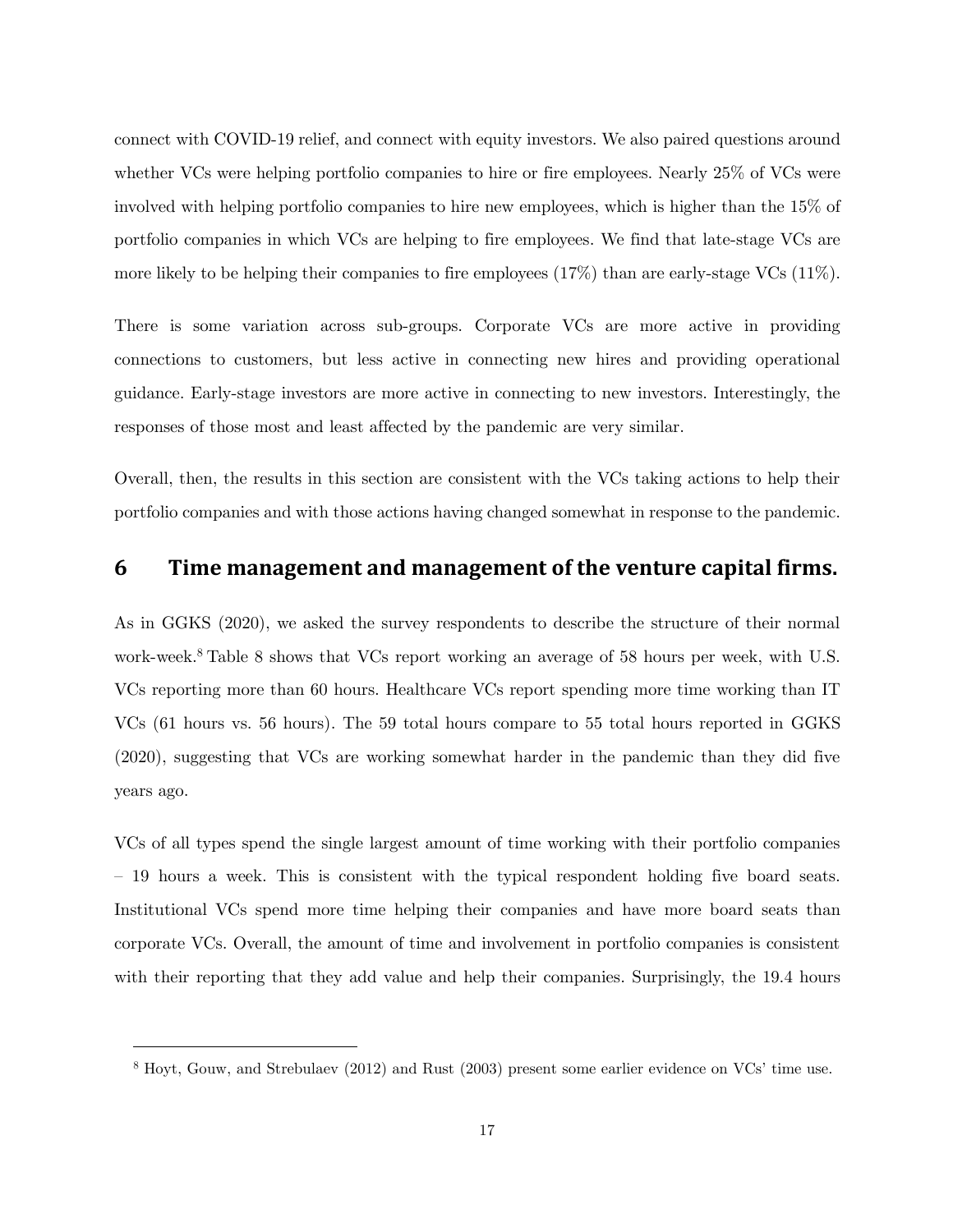Figure 2: Institutional VC time use in 2015/16 and the COVID-19-era

<span id="page-18-0"></span>This figure reports the average hours per week institutional VC respondents spent on each activity in the current survey and compares that with respondents in the 2015/16 survey by GGKS (2020).



per week for institutional VCs is only one hour greater than the 18.3 hours reported in GGKS (2020).

VCs still spend an appreciable amount of time sourcing and selecting potential deals despite the difficulties of traveling and in-person meetings that the pandemic has caused. Sourcing and networking are the second and fourth most important activities, at 14.4 and 6.4 hours per week, respectively, for a total of 20.8 hours per week. This is consistent with the VCs' expectations that they will continue to invest in new deals this year. The combined 20.8 hours per week for institutional VCs is modestly lower than the 22.6 hours reported in GGKS (2020).

As [Figure 2](#page-18-0) shows, the additional hours spent by institutional VCs in this survey appear to have gone to managing the VC firm and meeting with LPs. These come in at 10.1 and 5.2 hours, respectively, compared to 8.5 and 3.0 hours in GGKS (2020). This indicates that there are real, non-investment activities within a VC firm that must be managed by partners and that the COVID-19 pandemic has increased the time devoted to those activities. Most firms have had to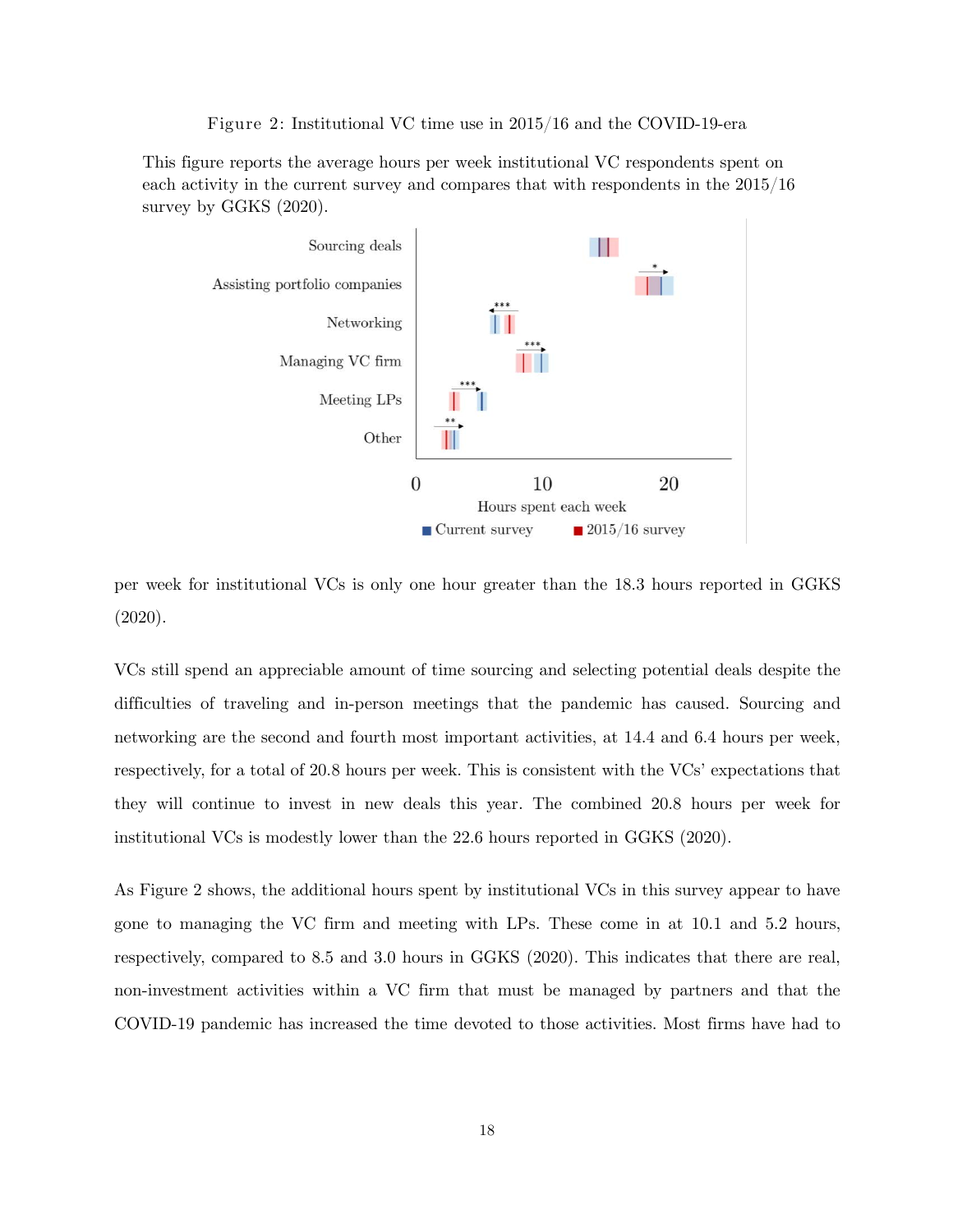spend time adapting to remote work and restriction imposed by the current pandemic, and VC firms are not immune to those challenges.

# **7 Looking to the future**

We conclude our survey with two questions about the future. First, we asked the VCs about their performance expectations for themselves and VC overall. Table 9 indicates that VCs remain extremely optimistic about their future performance. Some 91% of institutional VCs expect their investments to outperform the stock market. Almost 75% expect the VC industry overall to outperform the stock market. These expectations are largely unchanged from five years ago, when GGKS (2020) found that 93% of the VCs expected to outperform and 71% believed VC as a whole would outperform. These expectations are consistent with the relatively positive assessment of their portfolio companies. Interestingly, Healthcare VCs have slightly lower expectations for their own performance beating the stock market (85%) than do IT VCs (93%). Even the VCs most affected by the pandemic hold upbeat views.

Also, consistent with expected outperformance, Table 10 indicates that VCs still maintain a healthy required return of 32%. This is very similar to the  $31\%$  found in GGKS (2020). Corporate VCs have a significantly lower required IRR hurdle (23%) than do institutional VCs (34%). This is consistent with CVCs taking strategic (non-monetary) returns into consideration when making their investment decisions.

Finally, given the volatility in the financial markets, we asked the VCs about the potential concern that their LPs would want to conserve liquidity and would prefer the VCs not to call so much capital. Table 10 shows that this is a concern, but likely a minor one. Only 16% of VCs report that their LPs want fewer capital calls.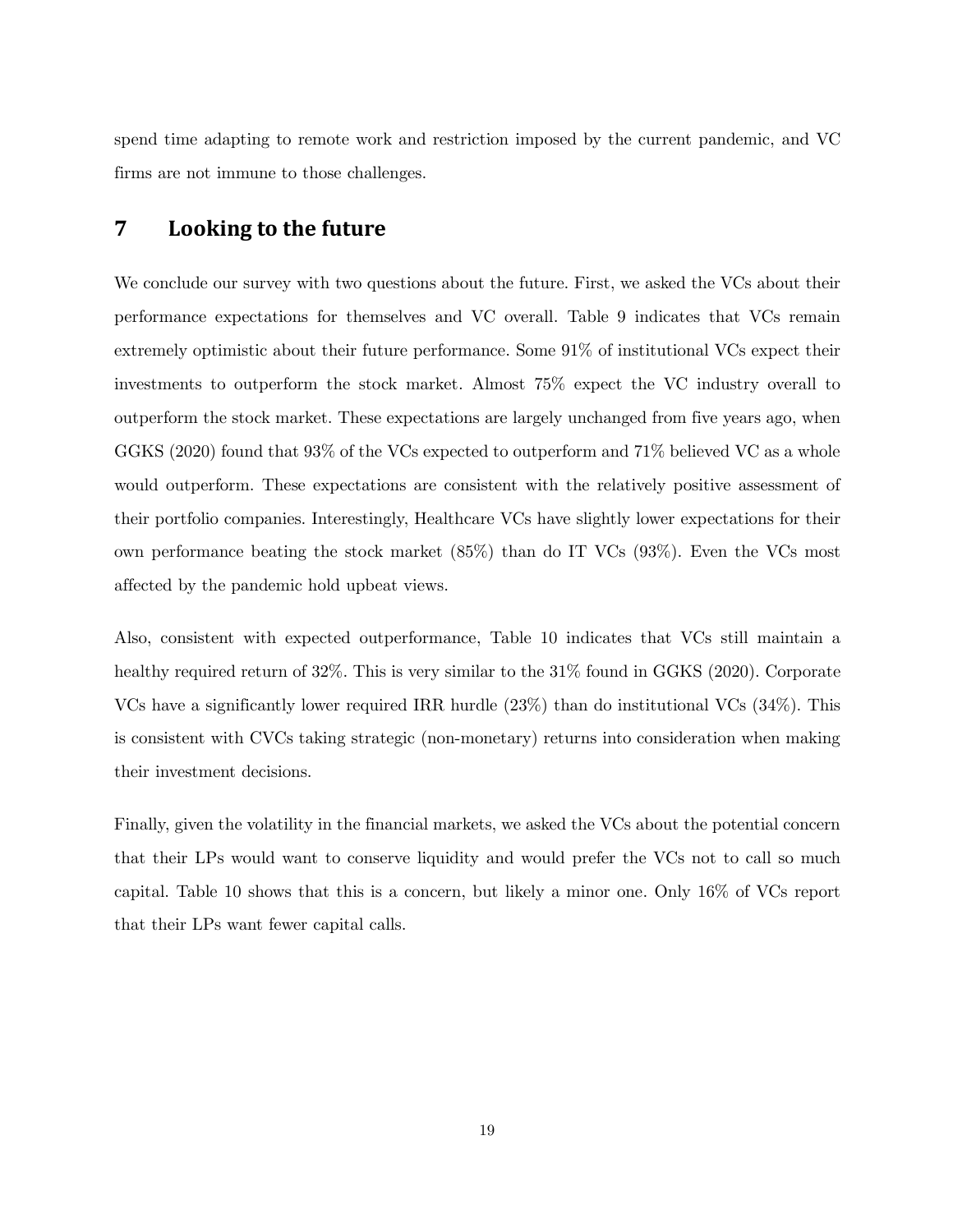# **8 Conclusion**

In this paper, we survey over 1,000 institutional and corporate VCs at over 900 VC firms to learn how their decisions and investments have been affected by the COVID-19 pandemic. We compare their survey answers to those provided by a large sample of VCs in early 2016 and analyzed in Gompers, Gornall, Kaplan, and Strebulaev (2020).

The pandemic has clearly had an impact. We find that VCs have slowed their investment pace and have spent time guiding portfolio companies through the pandemic. They also report that 10% of their portfolio companies have been very negatively affected.

At the same time, there is some evidence that the pandemic has had only a modest overall impact. VCs report that 52% of their portfolio companies are positively affected or unaffected by the pandemic; and 38% are negatively affected, but okay. Overall, they expect the pandemic to have a small negative effect on their fund IRRs (-1.6%) and MOICs (-0.07). We find surprisingly little change in the allocation of their time. As several VCs stated in their comments at the end of our survey, it may be too early for them to appreciate the full extent of the pandemic.

Our data suggest that the VC industry is less affected by COVID-19 than many other parts of the world economy. This is consistent with two possible stories. First, VC-backed companies may have been spared from the worst of COVID-19 due to the nature of their businesses. These companies may be immunized to the negative impact of lockdowns by being more able to pivot to remote work (Ding, Levine, Lin, and Xie, 2020) and by having large cash reserves and little debt (Papanikolaou and Schmidt, 2020). Second, VCs' portfolios may gain in value in disruptive and volatile environments. If portfolio companies are real options on innovative technologies and business models, an increase in volatility may increase the value of those options and thus the value of a VC's portfolio (Fluck, Garrison, and Myers, 2006; Peters, 2018). Regardless of the channel, VCs' relatively strong performance during the pandemic is consistent with much lower systematic risk than the VC industry exhibited in the dotcom crash and the global financial crisis earlier this century.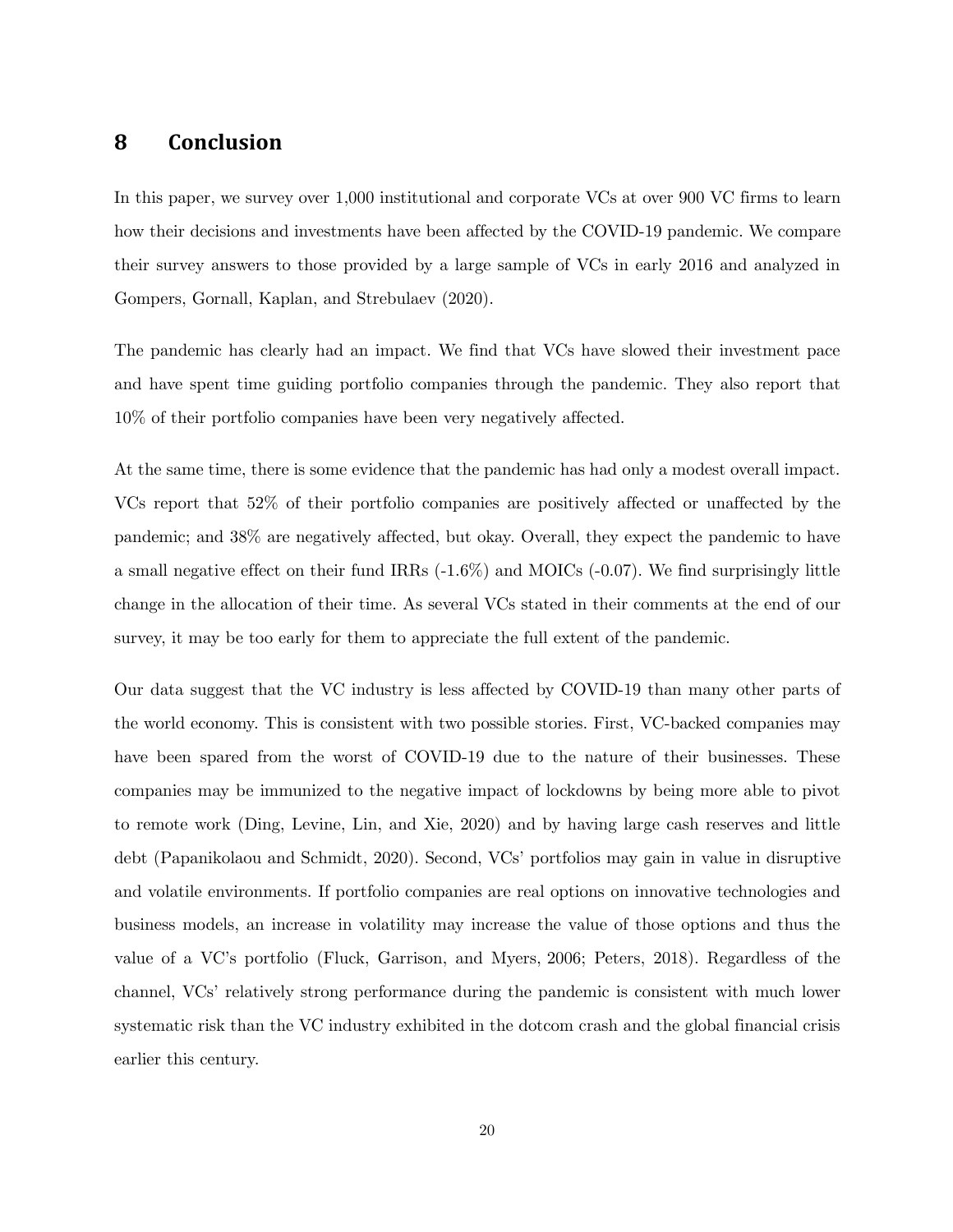Given the importance of the VC in the global innovation ecosystem and economy, it will be interesting to see whether these impacts persist and important to follow subsequent industry developments.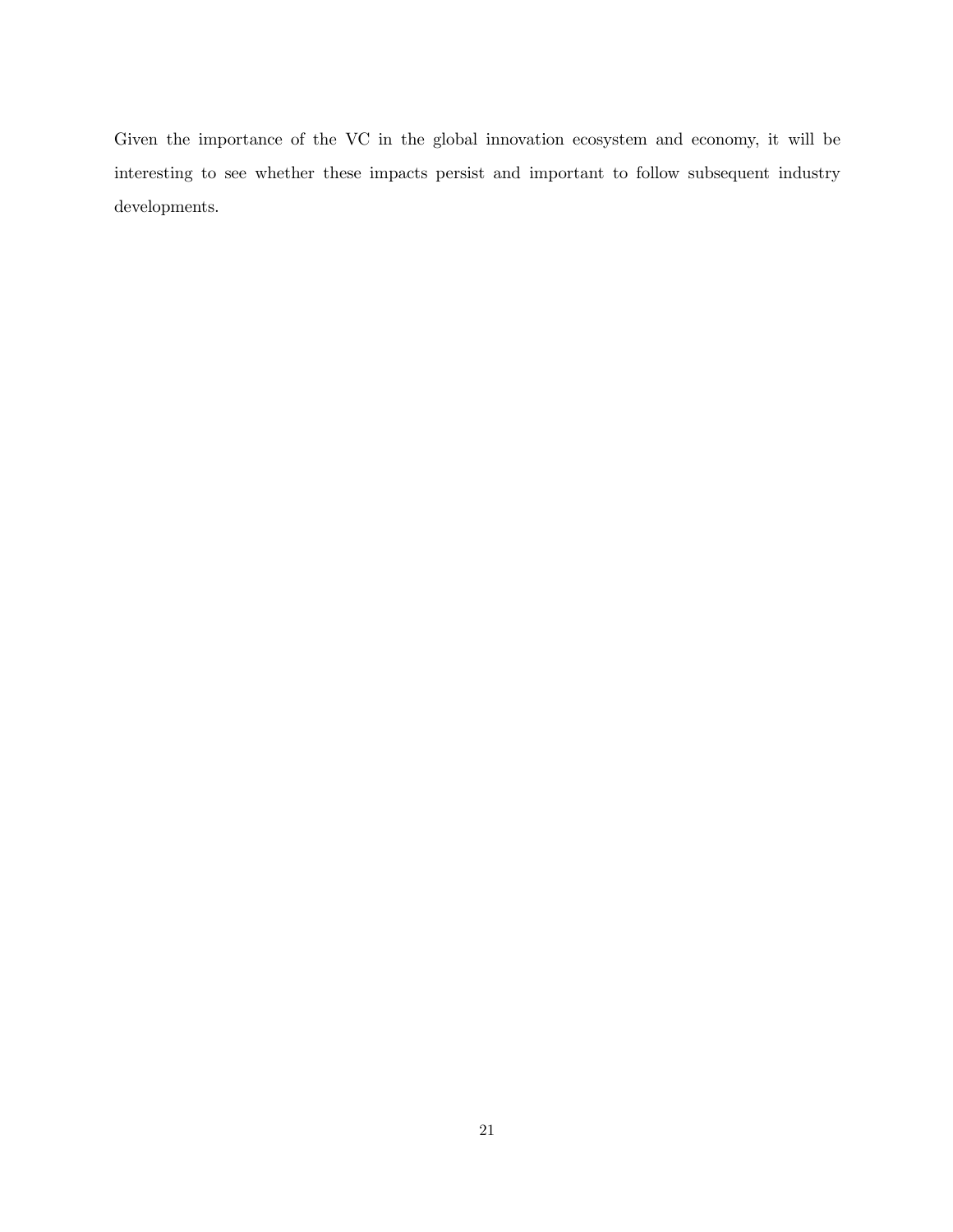# **References**

Amornsiripanitch, N., Gompers, P. and Xuan, Y. (2016), More than money: Venture capitalists on boards. The Journal of Law, Economics, and Organization, Volume 35, Issue 3, November 2019, Pages 513–543.

Ding, W., Levine, R., Lin, C., & Xie, W. (2020). Corporate immunity to the COVID-19 pandemic. Working paper, University of Hong Kong.

Gompers, P., Gornall, W., Kaplan, S. N. and Strebulaev, I. (2020), How do venture capitalists make decisions?,, Journal of Financial Economics 135(1), 169–190.

Gompers, P., Kaplan, S. N. and Mukharlyamov, V. (2016), What do private equity firms say they do?, Journal of Financial Economics 121(3), 449–476.

Fluck, Z., Garrison, K., & Myers, S. C. (2006). Venture capital contracting: Staged financing and syndication of later-stage investments. Working paper, University.

Gompers, P. A., Mukharlyamov, V., & Xuan, Y. (2016). The cost of friendship. Journal of Financial Economics, 119(3), 626-644.

Hellmann, T. and Puri, M. (2002), Venture capital and the professionalization of start-up firms: Empirical evidence, The Journal of Finance 57(1), 169–197.

Howell, S. T., Lerner, J., Nanda, R., and Townsend, R. R. (2020). Financial Distancing: How Venture Capital Follows the Economy Down and Curtails Innovation. Working paper, New York University.

Hoyt, D., Gouw, T. and Strebulaev, I. (2013), A day in the life of a venture capitalist. Teaching Note.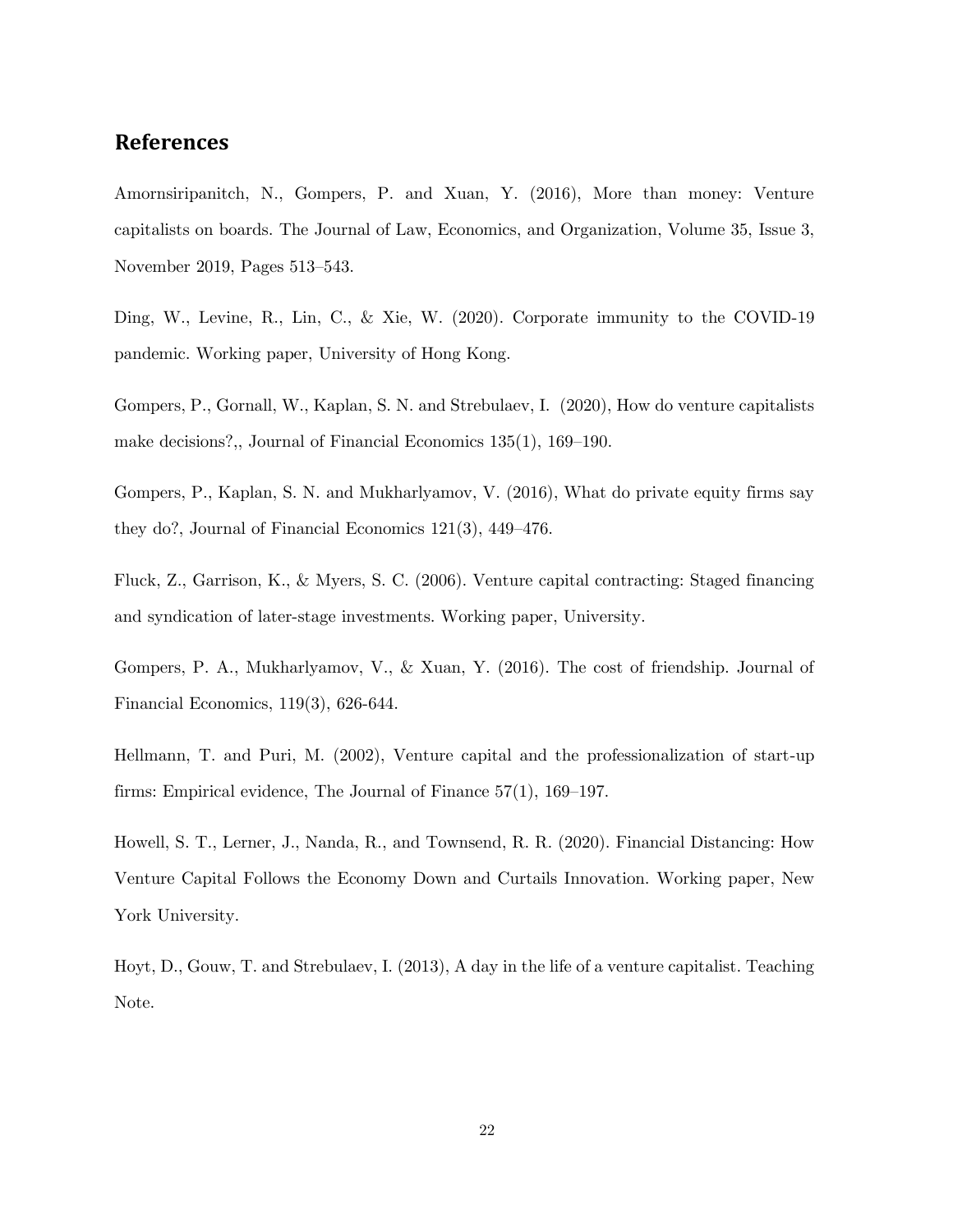Kaplan, S. N. and Stromberg, P. (2001), Venture capitals as principals: Contracting, screening, and monitoring, American Economic Review: Papers and Proceedings 91(2), 426–430.

Kaplan, S. N. and Stromberg, P. E. (2004), Characteristics, contracts, and actions: Evidence from venture capitalist analyses, The Journal of Finance 59(5), 2177–2210.

Lerner, J. (1995), Venture capitalists and the oversight of private firms, The Journal of Finance 50(1), 301–318.

Papanikolaou, D., and Schmidt, L. D. (2020). Working Remotely and the Supply-side Impact of Covid-19. Working paper, Northwestern University.

Peters, R. H. (2018). Volatility and venture capital. Working paper, Tulane University.

Rust, C. (2003), The role of human capital assessment (HCA) in venture capital due diligence. Masters Thesis for the Engineering Management College of Engineering and Applied Science.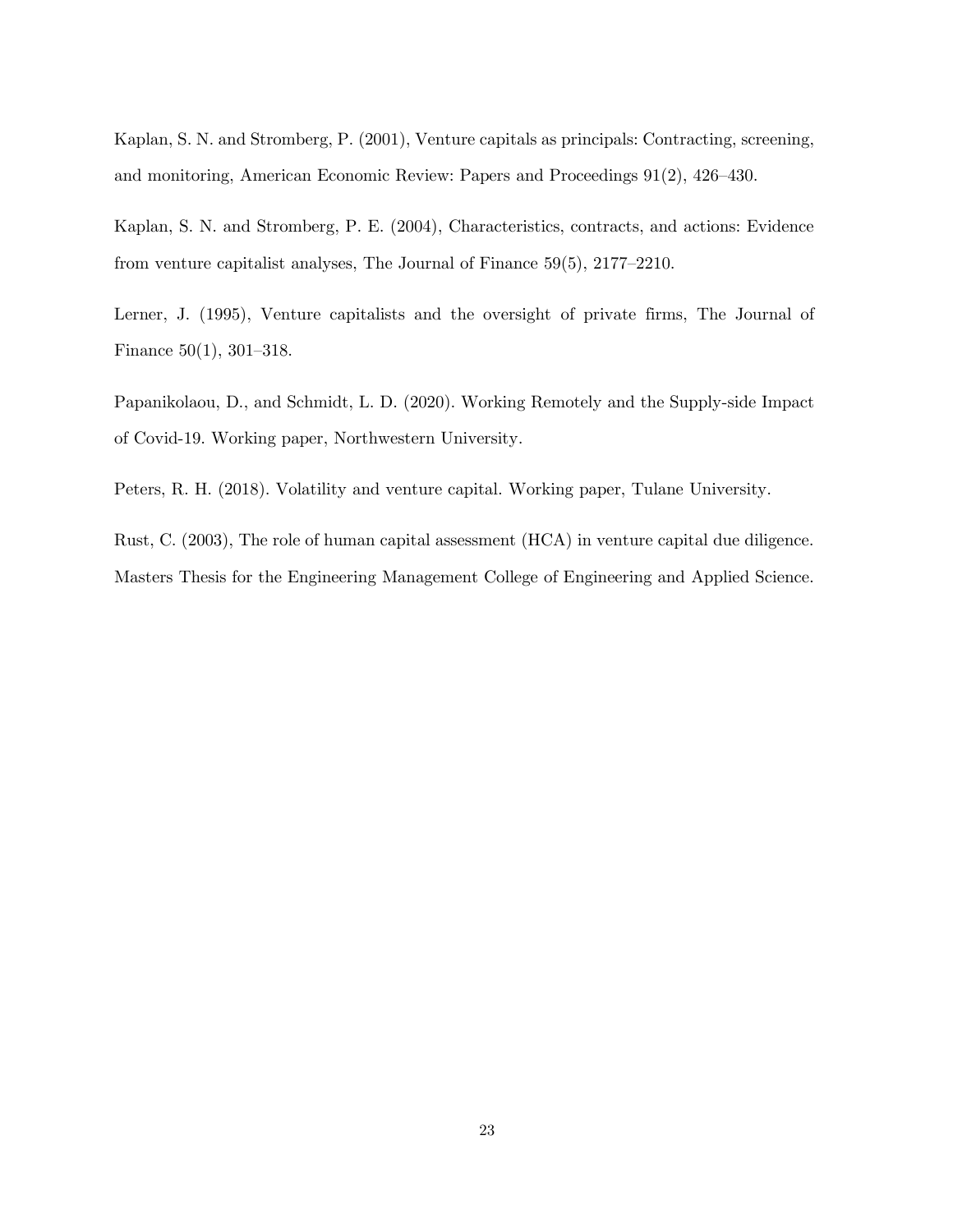| i<br>Ï<br>ĵ<br>ı                                     |
|------------------------------------------------------|
| ć<br>Ó                                               |
| ֖֖֖֪֪ׅ֪֪֪֦֪֪֪֪֦֪֪֪֪֪֛֚֚֚֚֚֚֚֚֚֚֬֝֝֝֬֝֓֬֝֬֝֬֝֬֝֬<br>ļ |
| ı<br>١                                               |
|                                                      |

Count of survey respondents and the firms that they belong to. The first panel looks at all responses, the second panel looks at our main sample of surveys from respondents at institutional VC funds. Count of survey respondents and the firms that they belong to. The first panel looks at all responses, the second panel looks at our main sample of surveys from respondents at institutional VC funds.

|                                                             | Individuals |                 | Firms          |                             |
|-------------------------------------------------------------|-------------|-----------------|----------------|-----------------------------|
|                                                             | Z           | R               | Z              | R                           |
| Total responses                                             | 1,181       | 100             | 1,049          | 100                         |
| Respondents at institutional VC firms                       | 914         |                 | 810            | 77                          |
| Respondents in corporate VC                                 | 119         | 10              | 112            | $\Box$                      |
| Respondents at other investors                              | 148         | 13              | 147            | $\overline{14}$             |
|                                                             |             |                 |                |                             |
| Sample: Respondents at institutional and corporate VC firms |             |                 |                |                             |
| Total responses                                             | 1,033       | 100             | 915            | <b>DO</b>                   |
| Completed surveys                                           | 804         | 87              | 738            | $\overline{81}$             |
| Surveys completed on behalf of someone else                 | 29          | $\infty$        | 29             | $\infty$                    |
|                                                             | 831         |                 |                |                             |
| Target seed- or early-stage                                 |             | 80              | 753            | 82                          |
| Only seed- or early-stage                                   | 611         | 50              | 561            | 61                          |
| Target mid- or late-stage                                   | 315         | $30\,$          | 298            | 33                          |
| Only mid- or late-stage                                     | 16          | $\circ$         | $\overline{5}$ | $\Box$                      |
|                                                             |             |                 |                |                             |
| Target Software, IT, Consumer Internet                      | 653         | 63              | 592            | 65                          |
| Only Software, IT, Consumer Internet                        | 226         | 22              | 212            | 23                          |
| Target Healthcare                                           | 404         | 39              | 375            | $\overline{41}$             |
| Only Healthcare                                             | 54          | $\circ$         | 88             | $\Box$                      |
| Target Financial                                            | 342         | 33              | 315            | 34                          |
| Target Energy                                               | 120         | 12              | 114            | $\mathbf{r}$                |
| MOIC helped by COVID                                        | 165         | 16              | 161            | $\frac{8}{1}$               |
| MOIC unchanged by COVID                                     | 226         |                 | 218            | $^{24}$                     |
|                                                             |             | 28              |                |                             |
| MOIC hurt by COVID                                          | 291         |                 | 279            | $\mathcal{S}^{\mathcal{O}}$ |
| California                                                  | 319         | $\overline{31}$ | 278            | $\mathcal{S}$               |
| Other U.S.                                                  | 253         | 24              | 238            | 26                          |
| Foreign                                                     | 381         | 57              | 347            | 38                          |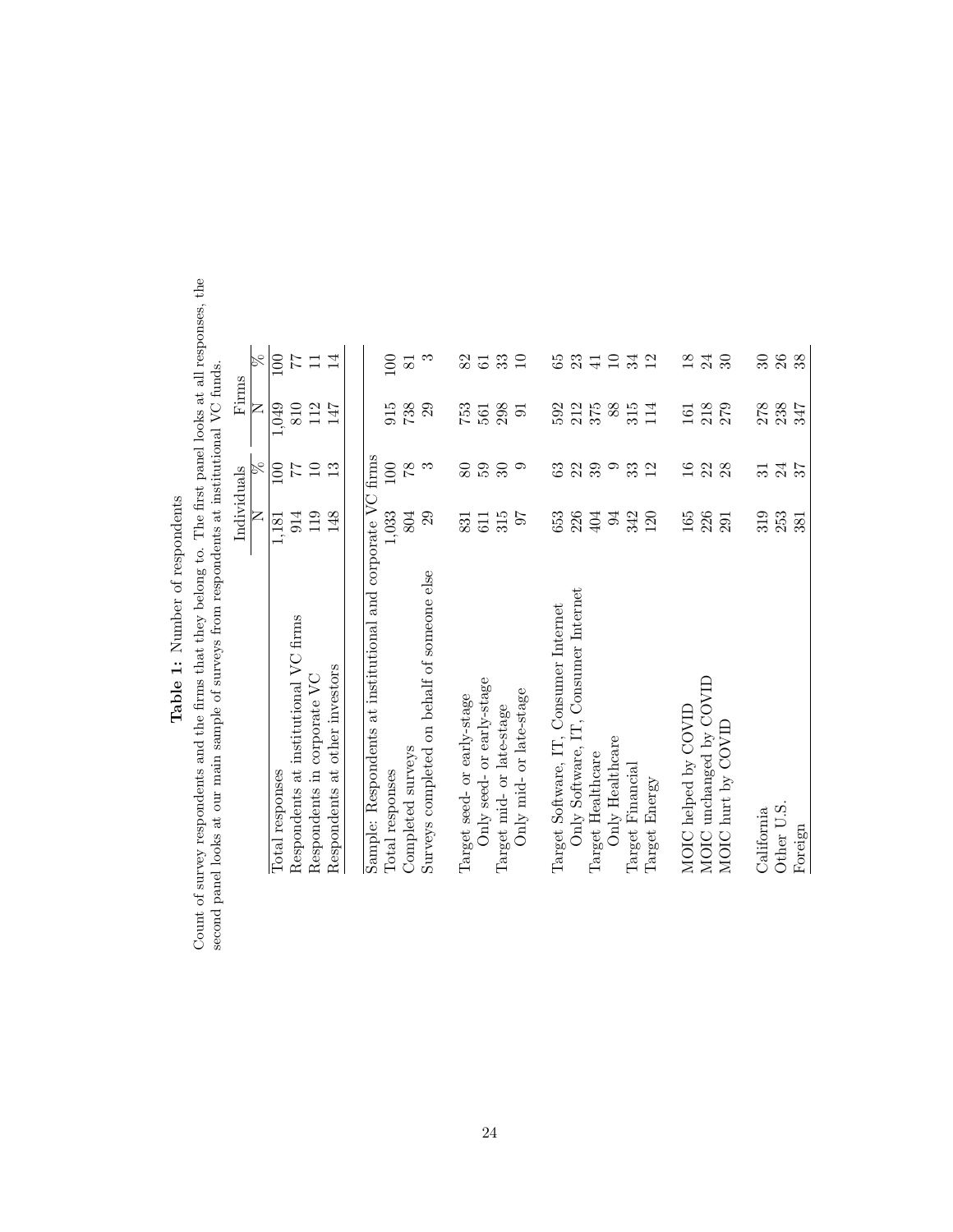| The first panel reports how COVID-19 has impacted reported VC investment rates.<br>the reason those VCs that have red |                       |                                                                                                  |                                          | uced their investment rate give for that decision |              |                           | The second panel reports |        |                      |                          |                       |                  |
|-----------------------------------------------------------------------------------------------------------------------|-----------------------|--------------------------------------------------------------------------------------------------|------------------------------------------|---------------------------------------------------|--------------|---------------------------|--------------------------|--------|----------------------|--------------------------|-----------------------|------------------|
|                                                                                                                       |                       |                                                                                                  | Type                                     | Stage                                             |              |                           | Industry                 | TOVI   | $_{\rm{Im}$ pact     |                          | $\rm Location$        |                  |
|                                                                                                                       |                       |                                                                                                  | SSC                                      | Early                                             | Late         |                           | $_{\rm{Health}}$         | Help   | $_{\rm{Hurt}}$       | ్ర                       | S<br>$\sum_{i=1}^{n}$ | E<br>Œ           |
| Investments made so far in 2020                                                                                       |                       | ഥ⊂                                                                                               |                                          | န္း                                               |              |                           |                          |        |                      |                          |                       |                  |
| Percent reduction in investment rate                                                                                  |                       |                                                                                                  | 4                                        |                                                   | మ్లేల్       | $\frac{1}{2}$             |                          | ÍM)    | $.7*$<br>ুন          | $\overline{\mathcal{C}}$ | ଅଧ                    |                  |
| Any reduction in investment rate                                                                                      | $\mathbb{S}^{\infty}$ | 30 <sup>o</sup>                                                                                  | ŗΟ,                                      | $\overline{\mathcal{C}}$                          | وسي          | *****<br>$\sum_{i=1}^{n}$ | $\hat{c}$                | $3**$  | ディネオ<br>$\approx$    | ೧೯                       | က္ထဲက                 | తల కొట్ట         |
| Percent reduction anticipated for remainder of year                                                                   | ون                    | $\infty$                                                                                         | 4<br>ွ                                   |                                                   | 4            | $25^*$                    | في                       | (์∼    | no**<br>ગુંભ         | ήŃ                       | $\vec{c}$             | $\sum_{i=1}^{n}$ |
| Number of responses                                                                                                   | 916                   | 814                                                                                              | 극                                        | 799                                               | $\mathbb{S}$ | 217                       | 34                       | 3      | 277                  | 206                      | 238                   | 358              |
| Reason given by VCs who reduced their investment rate                                                                 |                       |                                                                                                  |                                          |                                                   |              |                           |                          |        |                      |                          |                       |                  |
| Struggling to evaluate deals                                                                                          | امات                  | ದ್ದಿ                                                                                             |                                          |                                                   |              |                           | ည်း                      | دىرنى  | 4                    |                          | ₹                     | အိွက်            |
| Meeting fewer quality entrepreneurs                                                                                   |                       | ন্ত্য                                                                                            | 4                                        |                                                   |              | ့က                        | $\infty$                 | က      |                      | ುಂ                       | ±್                    |                  |
| Conserving dry powder / capital calls                                                                                 | $\mathbb{Z}$          |                                                                                                  | $\overset{\ast}{\mathrm{38^{\ast\ast}}}$ | ದಲ್ಲಿ ಹಲ್ಲ                                        | U-10         | က်                        | <u>အီတ</u>               | ್ರ ಬೆಲ |                      | <u>న్</u> ట              | Þ                     | ည္ရမ ဗိမ         |
| Focusing on startups closer to profitability                                                                          | ಶ್ರಸ                  | $\stackrel{*}{\sim} \stackrel{\sim}{\sim} \stackrel{\sim}{\sim} \widehat{\stackrel{\sim}{\sim}}$ | $\overline{\infty}$ റ                    | ್ತವ                                               | ↵<br>S       | <u>ာက</u>                 | ಸ್ಲೇ                     | 4      | $\infty$<br>$\Omega$ | တက                       | ±ಌ                    | $\Xi_{\omega}$   |
| Number of responses                                                                                                   | 547                   | 487                                                                                              | 65                                       | 325                                               | 38           | 45                        | 36                       | 85     | 193                  | 183                      | 47                    |                  |

Table 2: Impact of COVID-19 on investment rate **Table 2:** Impact of COVID-19 on investment rate

25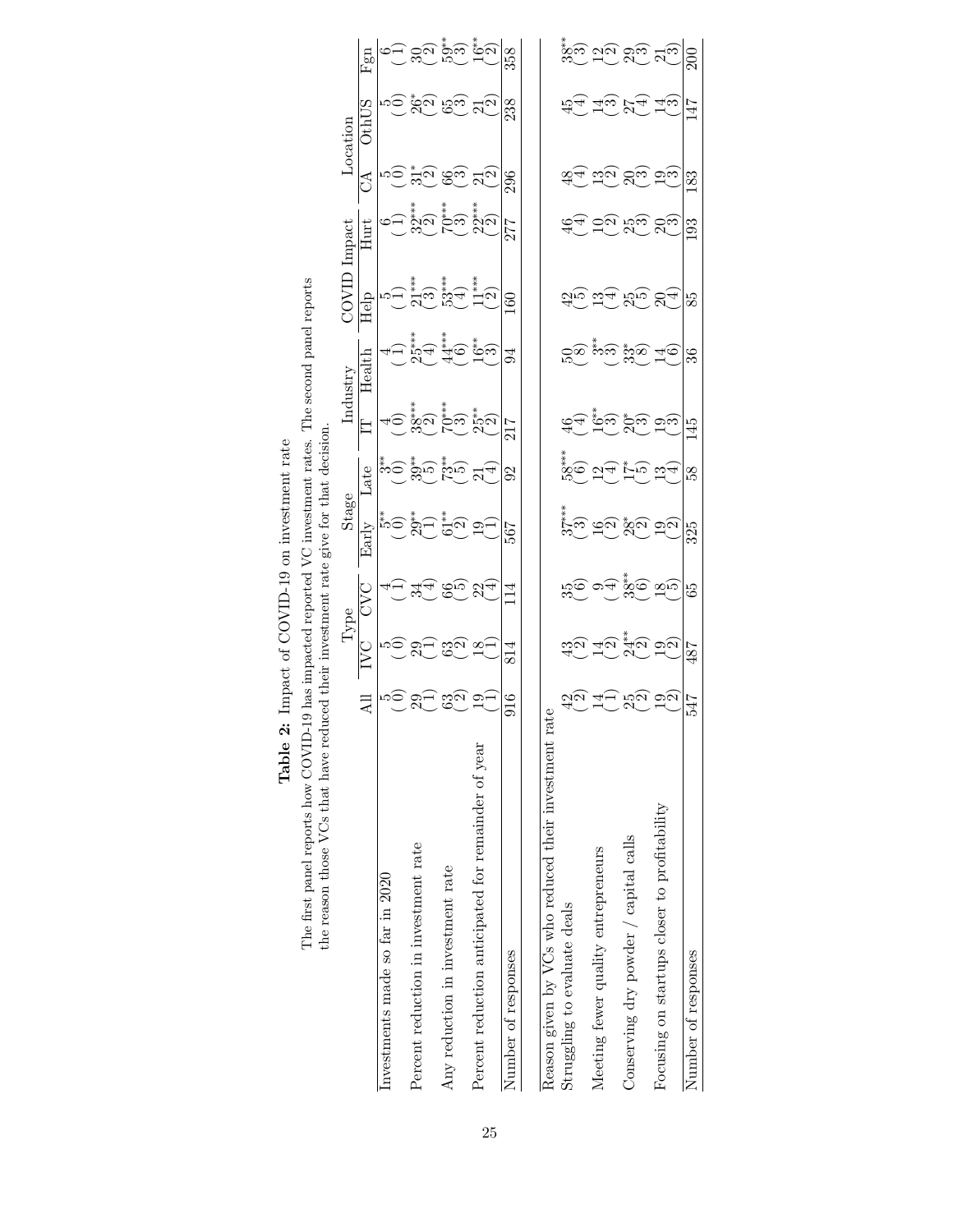| The percentage                 |                           |                        | respondents who report that t |                              | their required 1      |            | IRR varies with each factor |               |                |              |         |                |
|--------------------------------|---------------------------|------------------------|-------------------------------|------------------------------|-----------------------|------------|-----------------------------|---------------|----------------|--------------|---------|----------------|
|                                |                           | Type                   |                               | Stage                        |                       |            | industry                    |               | mpac           |              | ocation |                |
|                                | $\Xi$                     |                        | <b>UNQ</b>                    | Early                        | -ate                  | H          | dealth                      | Help          | $_{\rm{Hurt}}$ | I            | Oth     | Fgn            |
| Same for all investments       | ง้⊂<br>$\frac{4}{2}$      | ದ್ದೇ                   |                               |                              | ಪ                     | έ          |                             |               | ದ್ದೆಲ್         |              |         |                |
| Investment's riskiness         | က္လ်                      | Jς                     |                               | ထ္က                          |                       |            | ್ಗಾಂ                        |               | တ္တိက          |              | š       | ≭ట             |
| Correlation with public market | ò.                        | $\infty$ -             |                               |                              | ೲ                     | $\epsilon$ | က်                          |               | $\infty$ c     |              |         | ೧೧             |
| Financial market conditions    | ŗ<br>٣                    |                        | ား<br>၂                       | <u>್</u> ಲ<br>$\overline{V}$ | ∞<br>प                | ءنى        | ₹                           | ထွဲသ          | πċ             | $\epsilon$   |         | $\frac{15}{2}$ |
| Industry conditions            | $\mathbb{Z}^{\mathsf{C}}$ | <u>ဗ</u> ်က္<br>၁ ဦး(၃ | <u>.</u><br>నోలె              | $\mathbb{S}_{\mathbb{C}}$    | $\mathbb{S}^{\infty}$ | ήc         | າ<br>1<br>1                 | 4             | ್ರ<br>ಸ್ಪ      | $\mathbf{c}$ | ic<br>1 | ಜ್ಞ            |
| Time to liquidity              | $\vec{\omega}$ င<br>Ч     | $\partial \omega$      | $\widetilde{\Theta}_{\sharp}$ | ే.<br>దీ                     | ದ್ದೇ                  |            | <u>යැල</u>                  | 4             | ದ್ದೆ           | 4            | 45      | ï,<br>$\infty$ |
| Other                          | ω,                        | ò.                     | ం                             |                              | လင်                   |            | $\widetilde{\phantom{a}}$   | rύ            |                | $\infty$ ς   | ١ç      |                |
| Number of responses            | 631                       | 799                    |                               | 367                          |                       | <u>من</u>  | 65                          | $\mathcal{S}$ | 228            | 194          | 164     | 264            |

Table 3: Adjustments to required IRR **Table 3:** Adjustments to required IRR Table 4: Frequency with which respondents anticipate using contractual features Table 4: Frequency with which respondents anticipate using contractual features

The average frequency with which respondents anticipate using each contractual feature over the coming The average frequency with which respondents anticipate using each contractual feature over the coming year.

|                                  |             |                  |              | Stage           |               |                                                              |                 |                 |                                           |             |                     |                                          |
|----------------------------------|-------------|------------------|--------------|-----------------|---------------|--------------------------------------------------------------|-----------------|-----------------|-------------------------------------------|-------------|---------------------|------------------------------------------|
|                                  |             |                  |              |                 |               |                                                              | R               | Help            |                                           | నే          |                     | Fgn                                      |
| Participation                    |             |                  | মু<br>শু     |                 |               | $\stackrel{\ast}{\mathfrak{Z}}\stackrel{\ast}{\mathfrak{Z}}$ | $60^\ast$       | ದ್ದು            |                                           | ‡ಎ          |                     |                                          |
| Redemption rights                |             |                  | <sup>T</sup> | م<br>مح         | ထိုက်         | ગુંજ                                                         |                 | ದ್ದ             |                                           | ಸಿದ         | ಜ್ಞಾ                |                                          |
| Cumulative dividends             |             |                  | ⊣ಌ           | $\binom{13}{1}$ | $5**$         | $\sum_{n=1}^{4}$                                             |                 | $\frac{1}{2}$   | ఞ                                         | ້າລົງ<br>ມີ | ್ಷ<br>೧೦            |                                          |
| Full-ratchet antidilution        | $-39 - 8 -$ |                  |              |                 | ್ರ ಜೆ್ಲ ಅಲ್ಲಿ | ನ್ನು ಸ್ಟ್ರೆ<br>ನಿಮ್ಮ ನಿ                                      | $\int_{-1}^{2}$ | <u> ಜೈಲ್ಗಳು</u> |                                           | ದ್ದ         | $\bigoplus_{i=1}^n$ | ္<br>+ ခံ ခံလူ ဆိုပါ<br>- လိုက္ပ္လိုက္ပါ |
| $>1x$ liquidation preference     |             | $\sum_{n=1}^{2}$ | 29 #9        | <u>ଅକୁ ଅକୁ</u>  |               |                                                              | ್ಲಿ<br>ಪ        |                 | $\sum_{i=1}^{\infty} \sum_{i=1}^{\infty}$ | শ্ৰূত্      | ನ್ನ                 |                                          |
| $\geq$ 2x liquidation preference | $\infty$    | $\infty$ $\sim$  | $\vec{S}$ င  | $\infty$        | $\infty$ c    |                                                              | $\infty$ c      |                 |                                           |             |                     |                                          |
| Other special investor rights    |             |                  | $\ddot{ }$   |                 |               |                                                              |                 |                 |                                           |             | ည္<br>ယ             | <u>ಕ್ಕೆ ಸ್ಥ</u> ಿನ                       |
| Number of responses              | 675         |                  | 85           |                 |               | S                                                            |                 |                 |                                           |             | 182                 | 283                                      |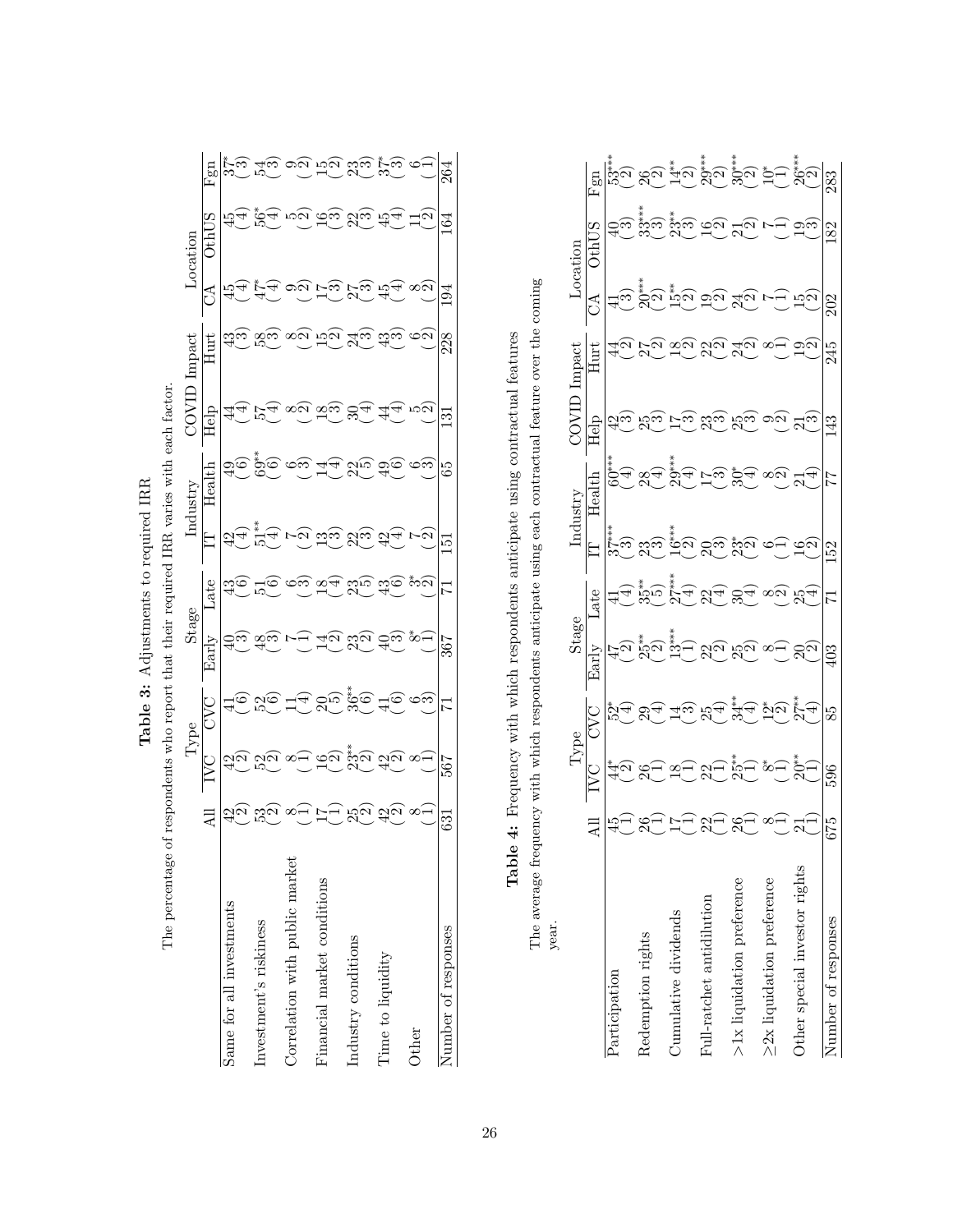|                                                     |                           | Type                                      |                 | Stage                                       |                                                  | Industry                                                |                                                  | COVID                                                                                                                                                                                                   | Impact                                                                                                                                                         | Location                                   |                                                 |                                                                       |
|-----------------------------------------------------|---------------------------|-------------------------------------------|-----------------|---------------------------------------------|--------------------------------------------------|---------------------------------------------------------|--------------------------------------------------|---------------------------------------------------------------------------------------------------------------------------------------------------------------------------------------------------------|----------------------------------------------------------------------------------------------------------------------------------------------------------------|--------------------------------------------|-------------------------------------------------|-----------------------------------------------------------------------|
|                                                     | $A$ ll                    |                                           | EXC             | arly                                        | ate                                              | Ē                                                       | Health                                           | $\overline{\text{He}}\text{lp}$                                                                                                                                                                         | $_{\rm{Hurt}}$                                                                                                                                                 | S                                          | <b>OthUS</b>                                    | $\Xi$                                                                 |
| $\%$ companies not affected or positively affected  |                           |                                           |                 |                                             |                                                  |                                                         |                                                  |                                                                                                                                                                                                         |                                                                                                                                                                |                                            |                                                 |                                                                       |
| $\%$ of companies negatively affected               | <u>nd xa ao</u>           | <u>සුට ෂිටු ප්ටු</u>                      | ಹ್ನು ಕ್ರೈಲ್ ಸ್ಕ | <b>2250 AU</b>                              | ಶ್ರ. ಕ್ರೈಲ್ವ <u>ಕ್ರ</u>                          | $\begin{bmatrix} 2 & 1 \\ 2 & 1 \\ 3 & 1 \end{bmatrix}$ |                                                  | $\begin{pmatrix} \frac{1}{4} & \frac{1}{4} & \frac{1}{4} & \frac{1}{4} \\ \frac{1}{4} & \frac{1}{4} & \frac{1}{4} & \frac{1}{4} \\ \frac{1}{4} & \frac{1}{4} & \frac{1}{4} & \frac{1}{4} \end{pmatrix}$ | $\begin{pmatrix} \frac{1}{4} & \frac{1}{4} & \frac{1}{4} \\ \frac{1}{4} & \frac{1}{4} & \frac{1}{4} \\ -\frac{1}{4} & \frac{1}{4} & \frac{1}{4} \end{pmatrix}$ | ಜ್ಞ ಜಿ–್ರ ಸ್ಕ                              | <u> ဗို ဗိုင် ဗိုင်</u>                         | '따, 36년 다.                                                            |
| $\%$ of companies very negatively affected          |                           |                                           |                 |                                             |                                                  |                                                         | <u>ကို အိမ္မွာ ဟု</u>                            |                                                                                                                                                                                                         |                                                                                                                                                                |                                            |                                                 |                                                                       |
| Number of responses                                 | 768                       | 695                                       | 83              | 475                                         | 74                                               | 89                                                      | 75                                               | 运                                                                                                                                                                                                       | 245                                                                                                                                                            | 247                                        | 206                                             | 301                                                                   |
| Impact of COVID-19 on IRR                           |                           |                                           |                 |                                             |                                                  |                                                         |                                                  |                                                                                                                                                                                                         |                                                                                                                                                                |                                            |                                                 |                                                                       |
| Median                                              |                           |                                           |                 |                                             |                                                  |                                                         |                                                  |                                                                                                                                                                                                         |                                                                                                                                                                |                                            |                                                 |                                                                       |
| Impact of COVID-19 on cash-on-cash multiple         |                           |                                           |                 |                                             |                                                  |                                                         |                                                  |                                                                                                                                                                                                         |                                                                                                                                                                |                                            |                                                 |                                                                       |
| Median                                              |                           | 99 96 99 99<br>09 99 99 99<br>09 96 99 99 |                 | ಗ್ಗೆ ರೈಲ್ವೆ ರೈಲ್ವೆ<br>ಗಂಗಂಗಂಗಂಗ<br>ಗಂಗಂಗಂಗಂ | 10 11 00 00 0<br>10 11 00 00 0<br>"20 04 40 00 0 | *1.6 00 b8 00<br>^ 0 01 00 00<br>^ 0 00 00              | 90 00 00 00 L<br>00 00 00 00 L<br>"VL 04 40 00 L | 2010 10 10 10<br>10 10 10 10 10 10<br>10 10 10 10 10 10                                                                                                                                                 |                                                                                                                                                                | 4.6 0H 88 8H<br>10 2H 88 8H<br>10 2H 88 8H | 10 10 00 00 1<br>10 10 00 00 1<br>14 00 00 00 1 |                                                                       |
| Number of responses                                 | $62^\circ$                | $\sqrt{627}$                              |                 | $\frac{395}{5}$                             |                                                  | $\overline{154}$                                        |                                                  | $\sqrt{63}$                                                                                                                                                                                             | $\overline{80}$                                                                                                                                                | $\overline{205}$                           |                                                 |                                                                       |
|                                                     |                           |                                           |                 |                                             |                                                  |                                                         |                                                  |                                                                                                                                                                                                         |                                                                                                                                                                |                                            |                                                 |                                                                       |
| Expected % change in NAV over next year             |                           |                                           |                 |                                             |                                                  |                                                         |                                                  |                                                                                                                                                                                                         |                                                                                                                                                                |                                            |                                                 |                                                                       |
| Median                                              | َمَهُ                     | ರ್–`ಶ್ರ                                   |                 | ರ್_ –್ಲ                                     | ပြယ္ခဲ့ပါ                                        | ರ್ಲ್ರ ರೊ                                                | ರಲ್ಲಿ –್ಲ                                        | း<br><u>စ</u> ံရှိ စံ<br>၁၉၈                                                                                                                                                                            | ta<br>Santa<br>C                                                                                                                                               | ರಲ್ಲು ಪು                                   |                                                 | ಲ್ಲ ರಹ                                                                |
| Number of responses                                 | 620                       | 620                                       |                 | 392                                         | 79                                               | $\frac{8}{2}$                                           |                                                  | 59                                                                                                                                                                                                      | 273                                                                                                                                                            | 199                                        | 179                                             | 254                                                                   |
| Expected change in follow-on round valuations       |                           |                                           |                 |                                             |                                                  |                                                         |                                                  |                                                                                                                                                                                                         |                                                                                                                                                                |                                            |                                                 |                                                                       |
| Median                                              | <u>ဗံုဗံ</u>              | ನ್ನ ನಲ                                    | ಸ್ಟ್ ಶ್ಯಂ       | مات من                                      | ہے کا جاتا ہے<br>پہلے پہلے                       | ದ್ದೆ <u>ನಂ</u>                                          | ನ್ನಲ್ಲಿ                                          |                                                                                                                                                                                                         | .<br>הֲרָהָ<br>הְרָחָ                                                                                                                                          | ಸ್ಸ್ ಕ್ಸ್                                  | <u> သူလို ဓုံဝ</u> ဲ                            | $\frac{1}{2}$ $\frac{1}{2}$ $\frac{1}{2}$ $\frac{1}{2}$ $\frac{1}{3}$ |
| Number of responses                                 | 848                       | 758                                       | $\boxed{02}$    | 523                                         | 82                                               | 204                                                     | 78                                               | 158                                                                                                                                                                                                     | 278                                                                                                                                                            | 279                                        | 226                                             |                                                                       |
|                                                     |                           |                                           |                 |                                             |                                                  |                                                         |                                                  |                                                                                                                                                                                                         |                                                                                                                                                                |                                            |                                                 |                                                                       |
| $\%$ expect follow-ons to be more investor friendly | $\mathbb{S}_{\mathbb{C}}$ | ಜ್ಞ                                       | မ္ဘက္ခဲ         | $\widetilde{\mathbb{E}}_{\mathcal{G}}$      | ఇం                                               | र्नुन,                                                  | ည်<br>သို့က                                      | ू<br>मृत्यू                                                                                                                                                                                             | ಗ್ರ                                                                                                                                                            | က်<br>ကို                                  | ಬ್ರ<br>ಬಲ                                       | $\frac{57}{50}$                                                       |
| Number of responses                                 | $\overline{181}$          | <b>L69</b>                                | 96              | $\overline{481}$                            | $\frac{8}{7}$                                    | 186                                                     | 85                                               | 163                                                                                                                                                                                                     | 280                                                                                                                                                            | $\overline{25}$                            | 208                                             |                                                                       |

Table 5: Impact of COVID-19 on portfolio companies **Table 5:** Impact of COVID-19 on portfolio companies

The average reported impact of COVID-19 on each measure. The average reported impact of COVID-19 on each measure.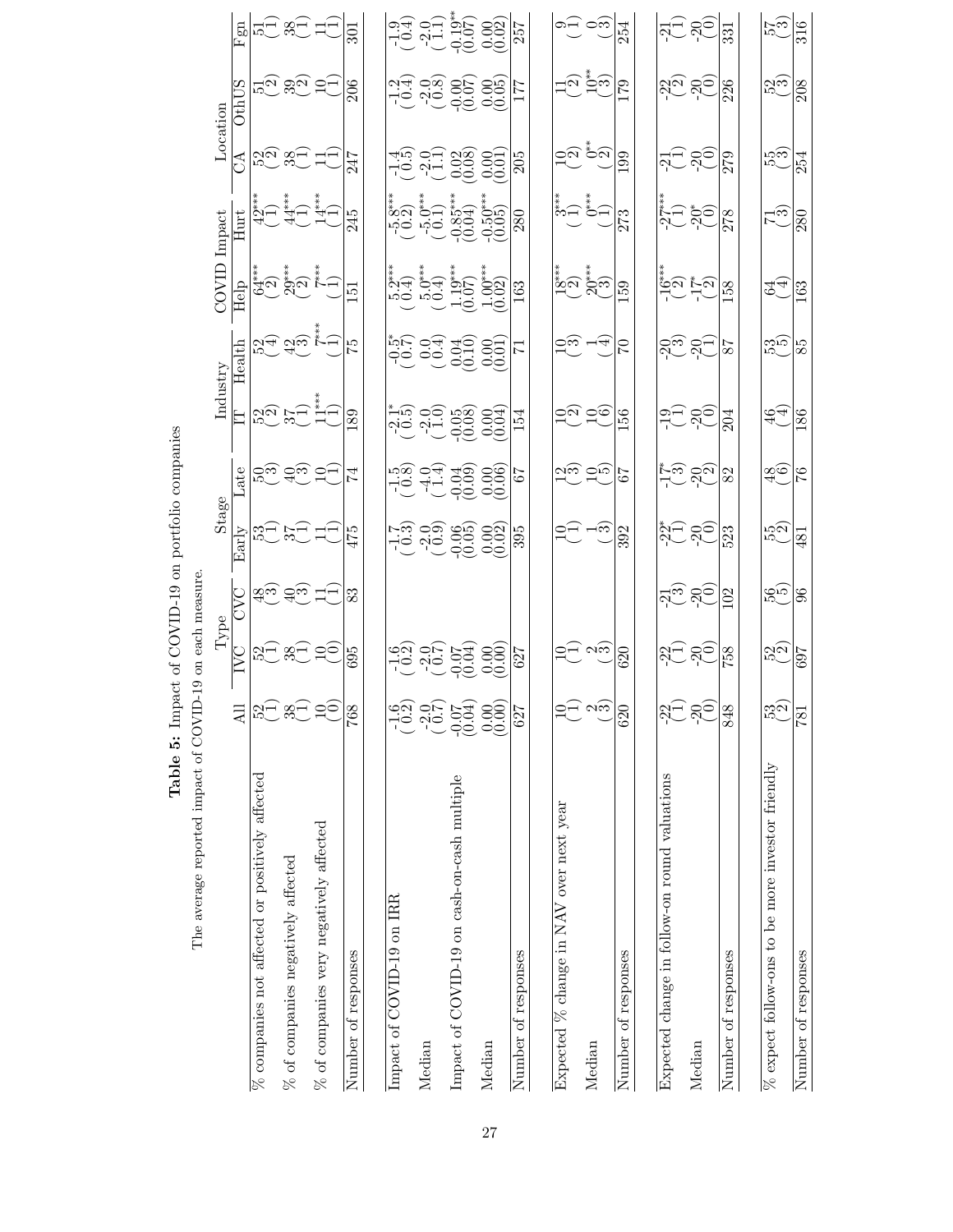| o Samanharr           |               |                                | <b>NUCLEA</b>    |                               |           |          |                           |                    |               |                  |                               |              |
|-----------------------|---------------|--------------------------------|------------------|-------------------------------|-----------|----------|---------------------------|--------------------|---------------|------------------|-------------------------------|--------------|
|                       |               |                                | $_{\text{type}}$ | Stage                         |           |          | holingt                   |                    |               |                  | heop                          |              |
|                       |               |                                |                  | $F_{\text{aII}}$ <sub>r</sub> | ate       |          | $rac{1}{2}$               | $\frac{1}{\Gamma}$ | İ             |                  |                               | $F_{\rm SD}$ |
| Less than monthly     |               |                                |                  |                               |           |          |                           |                    |               |                  |                               |              |
| Once a month          |               |                                |                  |                               |           |          |                           |                    |               |                  |                               |              |
| $2-3$ times a month   | li.           | ಜ್ಞಿ                           |                  | ಜ್ಞ                           |           | ೫        | າ<br>- 10                 |                    | $\zeta$       |                  |                               | ್ನ<br>ಸಿ     |
| Once a week           | ರ್ಜ           | ನ್ನ                            | ງ<br>ບັ          | Ю.<br>20                      | $\hat{p}$ | $\infty$ | $\widetilde{\mathcal{P}}$ |                    | ್ತ.<br>ಸ<br>ς | $\frac{4}{1}$ c. | $\mathbb{S}^{\circ}_{\alpha}$ | <u>ಞ್</u>    |
| Multiple times a week | $\frac{1}{2}$ | را<br>ح<br>ζ<br>$\overline{V}$ |                  |                               | ງ<br>ວັນ  | 4ς       |                           |                    | S             | j<br>1<br>င်     | $\mathbf{c}$                  | ష్ట          |
| Every day             |               |                                |                  |                               |           |          | $\hat{\mathcal{L}}$       |                    |               |                  |                               |              |
| Number of responses   | 747           | 665                            | 92               | 458                           | ⊻         | $^{57}$  | 83                        | $^{62}$            | 279           | 245              | 203                           |              |

Table 6: Involvement in portfolio companies Table 6: Involvement in portfolio companies

The percentage of respondents who answered that they interacted with their portfolio companies at each frequency over the past six weeks. The percentage of respondents who answered that they interacted with their portfolio companies at each frequency over the past six weeks.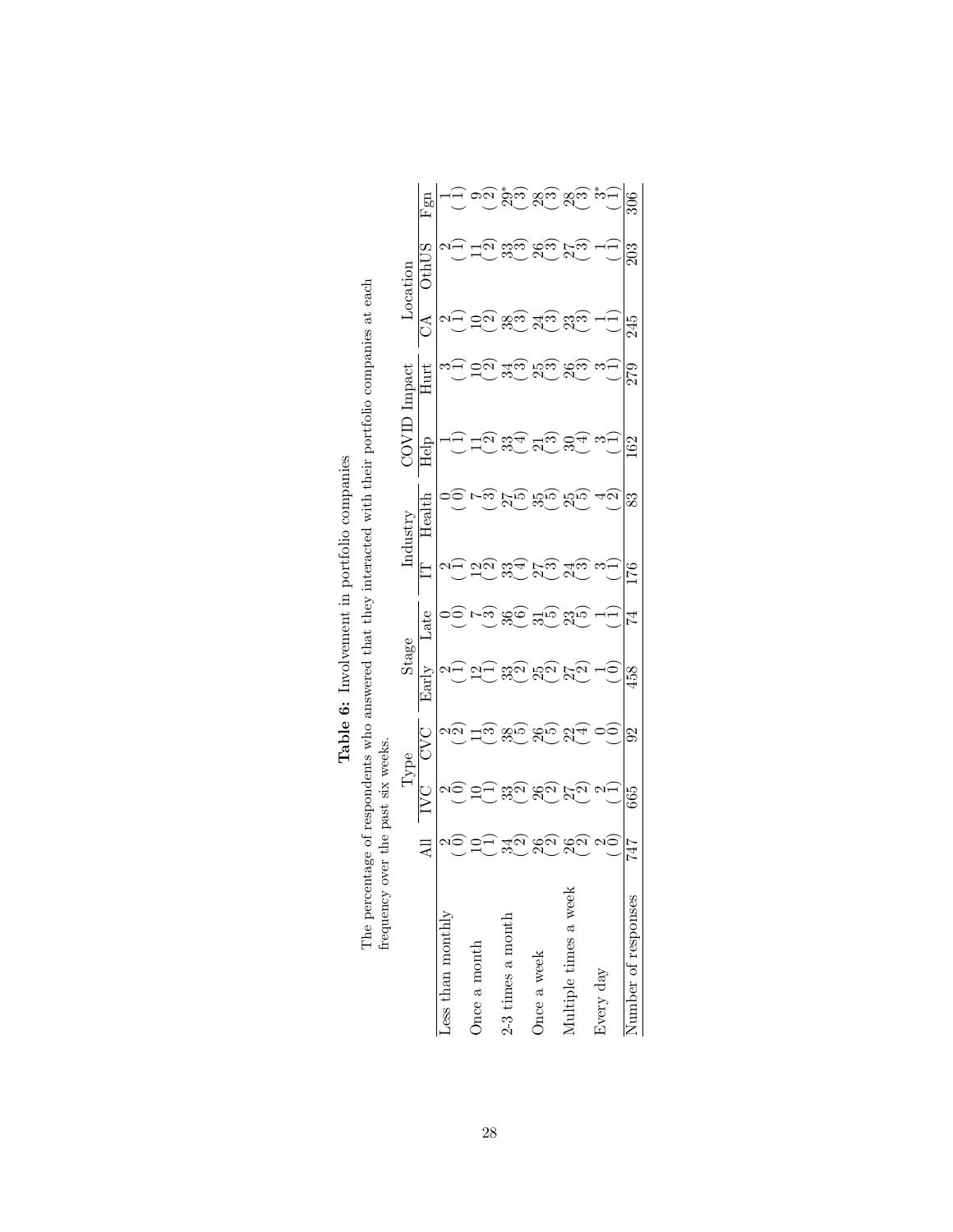| six weeks.                    |   |                     |                 |                |             |                |                              |                |                |                                                                                                                                                                                                                                                                                                                                                                                                                                                                                                                    |                                      |                   |
|-------------------------------|---|---------------------|-----------------|----------------|-------------|----------------|------------------------------|----------------|----------------|--------------------------------------------------------------------------------------------------------------------------------------------------------------------------------------------------------------------------------------------------------------------------------------------------------------------------------------------------------------------------------------------------------------------------------------------------------------------------------------------------------------------|--------------------------------------|-------------------|
|                               |   | Type                |                 | Stage          |             | Industry       |                              | COVID Impact   |                | Location                                                                                                                                                                                                                                                                                                                                                                                                                                                                                                           |                                      |                   |
|                               |   | ž                   | CVC             | Early          | Late        | E              | Health                       | Help           | Hurt           | $\Im$                                                                                                                                                                                                                                                                                                                                                                                                                                                                                                              | Othl                                 | $\rm{g}$<br>Ŀц    |
| Hire board members            |   |                     | ∞∾              |                |             |                | နံ့သို့                      |                |                | **<br>∞                                                                                                                                                                                                                                                                                                                                                                                                                                                                                                            | $\stackrel{***}{\scriptstyle{\sim}}$ |                   |
| Hire managers                 |   |                     | $\binom{15}{2}$ |                |             |                | $\infty$<br>జ                | ς              |                |                                                                                                                                                                                                                                                                                                                                                                                                                                                                                                                    |                                      |                   |
| Hire employees                |   |                     |                 |                |             |                | ς                            |                |                |                                                                                                                                                                                                                                                                                                                                                                                                                                                                                                                    |                                      |                   |
| Fire employees                |   |                     |                 |                | $\infty$    | ణ              |                              |                |                |                                                                                                                                                                                                                                                                                                                                                                                                                                                                                                                    | ς                                    |                   |
| Connect customers             | C | $\hat{\mathsf{c}}$  | $\infty$        |                | 4<br>Ç      | ς              |                              |                | N              | ς                                                                                                                                                                                                                                                                                                                                                                                                                                                                                                                  | $\mathfrak{a}$                       |                   |
| Connect investors             |   |                     | $\hat{S}$       | i∩∗∗           | $\infty$    | $\mathfrak{a}$ | $\ddot{4}$<br>$\mathfrak{c}$ | $\mathcal{C}$  | $\mathbf{c}$   | $\mathfrak{a}$                                                                                                                                                                                                                                                                                                                                                                                                                                                                                                     | $\frac{\infty}{2}$                   | န္မ်ာ<br>$\omega$ |
| Connect with liquidity        |   |                     | $\infty$        |                | $\infty$    | ଅଧି            | $\infty$                     | ಜ್ಞ            | $2^{\circ}$    |                                                                                                                                                                                                                                                                                                                                                                                                                                                                                                                    | $\omega$                             | $35***$           |
| Connect with COVID-19 relief  |   | ೫                   |                 | $\mathbf{C}$   | 4           | $\mathfrak{a}$ | 4<br>င့                      | 33<br>$\infty$ | $\mathfrak{a}$ | $\overset{\ast}{\phantom{a}}\overset{\ast}{\phantom{a}}\overset{\ast}{\phantom{a}}\overset{\ast}{\phantom{a}}\overset{\ast}{\phantom{a}}\overset{\ast}{\phantom{a}}\overset{\ast}{\phantom{a}}\overset{\ast}{\phantom{a}}\overset{\ast}{\phantom{a}}\overset{\ast}{\phantom{a}}\overset{\ast}{\phantom{a}}\overset{\ast}{\phantom{a}}\overset{\ast}{\phantom{a}}\overset{\ast}{\phantom{a}}\overset{\ast}{\phantom{a}}\overset{\ast}{\phantom{a}}\overset{\ast}{\phantom{a}}\overset{\ast}{\phantom{a}}\overset{\$ | 1∩**<br>$\infty$                     | $\overline{c}$    |
| Connect with equity investors |   |                     | $\infty$        |                | ರಾಜ         |                | S                            |                | က<br>ς         | $\mathfrak{g}$                                                                                                                                                                                                                                                                                                                                                                                                                                                                                                     | $\mathfrak{a}$                       | $\mathfrak{a}$    |
| Strategic guidance            |   |                     | $\infty$<br>္င  |                |             |                |                              |                | $\mathfrak{a}$ | $\frac{8}{2}$                                                                                                                                                                                                                                                                                                                                                                                                                                                                                                      | $\mathfrak{a}$                       |                   |
| Operational guidance          |   |                     | m,              |                |             | က              | ₹                            |                | $\mathfrak{a}$ | œ<br>င                                                                                                                                                                                                                                                                                                                                                                                                                                                                                                             | က                                    |                   |
| Help reduce burn rate         | œ | $\overline{\infty}$ | C               |                |             |                |                              | $\infty$       | ς              | ထင္                                                                                                                                                                                                                                                                                                                                                                                                                                                                                                                | <u>ထွ</u> က                          |                   |
| Other                         |   |                     | າເ              |                | టా          |                |                              | ς              |                |                                                                                                                                                                                                                                                                                                                                                                                                                                                                                                                    |                                      |                   |
| Number of responses           |   | 627                 | ವ               | $\overline{3}$ | $8^{\circ}$ | 164            | 75                           | 154            | 269            | 225                                                                                                                                                                                                                                                                                                                                                                                                                                                                                                                | 184                                  | 294               |

Table 7: Activities in portfolio companies

 $\label{eq:Table 7} \textbf{Table 7:} \textit{Active int} \xspace \textit{Aclivities in portfolio companies}$  <br> The average percentage of portfolio companies with which respondents undertake each activity over the past The average percentage of portfolio companies with which respondents undertake each activity over the past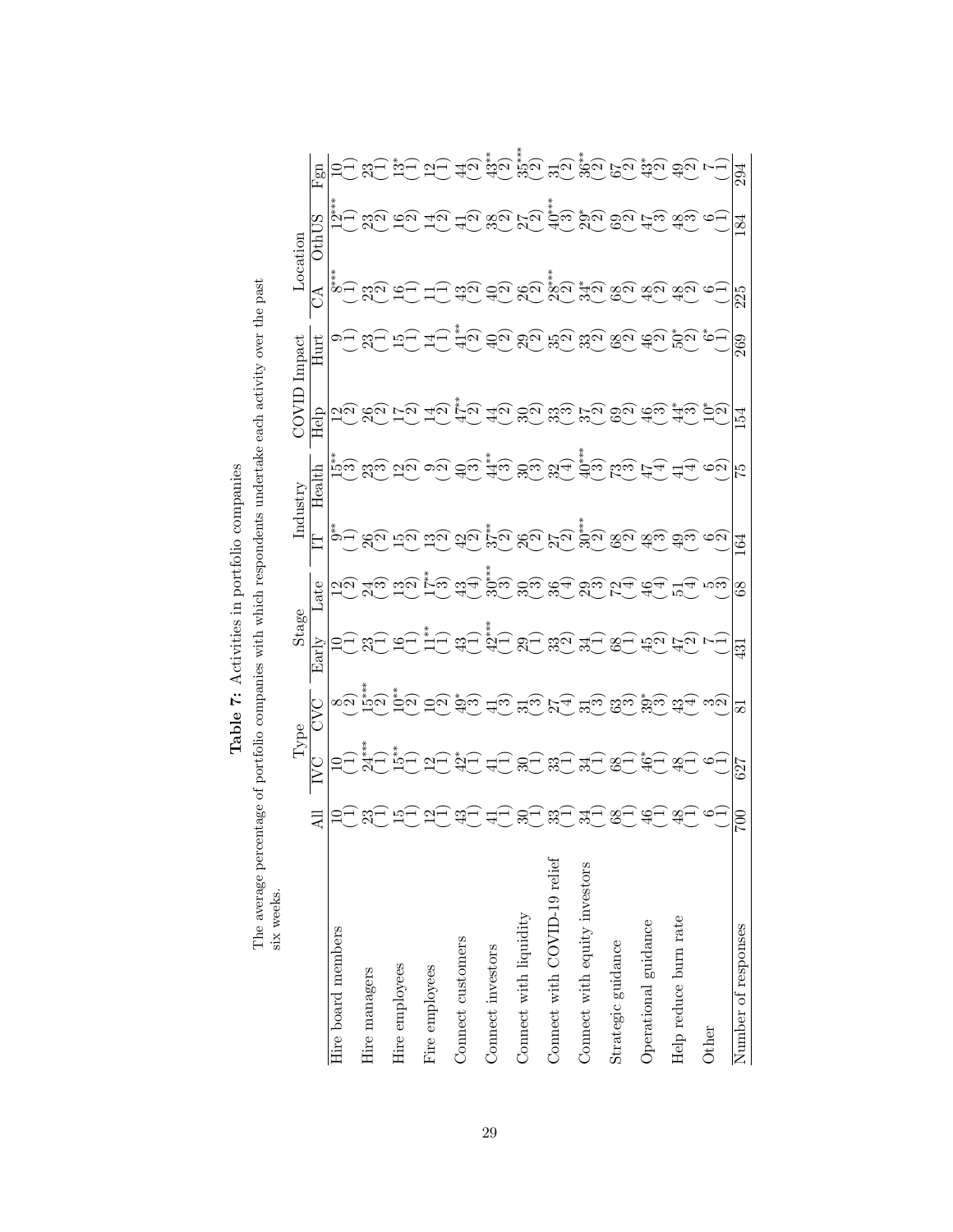| ă                |
|------------------|
| F<br>É           |
| ன்               |
| α.<br>ׇ֧֖֖֖֖֚֚֜֕ |

The first panel reports the average hours per week spent by respondents on each activity since the beginning of the COVID-19 pandemic. The second panel reports the number of board seats they hold. The first panel reports the average hours per week spent by respondents on each activity since the beginning of the COVID-19 pandemic. The second panel reports the number of board seats they hold.

|                               |                                                                               |                                                                                                                                                                                                                                     |                                                                                                                                                                                                                                                                                                                                                                                                                                   |                                                                                                                                                                                                          |            | .<br>Ц                                                                                                                                                                                  |       |               |                                                                                                                                                                                                                                                                             |                                                                                         |                                                                                                                      |             |
|-------------------------------|-------------------------------------------------------------------------------|-------------------------------------------------------------------------------------------------------------------------------------------------------------------------------------------------------------------------------------|-----------------------------------------------------------------------------------------------------------------------------------------------------------------------------------------------------------------------------------------------------------------------------------------------------------------------------------------------------------------------------------------------------------------------------------|----------------------------------------------------------------------------------------------------------------------------------------------------------------------------------------------------------|------------|-----------------------------------------------------------------------------------------------------------------------------------------------------------------------------------------|-------|---------------|-----------------------------------------------------------------------------------------------------------------------------------------------------------------------------------------------------------------------------------------------------------------------------|-----------------------------------------------------------------------------------------|----------------------------------------------------------------------------------------------------------------------|-------------|
|                               |                                                                               |                                                                                                                                                                                                                                     | DAQ                                                                                                                                                                                                                                                                                                                                                                                                                               | $\frac{1}{2}$ arly                                                                                                                                                                                       |            |                                                                                                                                                                                         |       | Help          |                                                                                                                                                                                                                                                                             | $\overline{\mathbb{C}}$                                                                 |                                                                                                                      |             |
| Sourcing deals                |                                                                               |                                                                                                                                                                                                                                     |                                                                                                                                                                                                                                                                                                                                                                                                                                   |                                                                                                                                                                                                          |            |                                                                                                                                                                                         |       |               |                                                                                                                                                                                                                                                                             |                                                                                         |                                                                                                                      |             |
| Assisting portfolio companies |                                                                               |                                                                                                                                                                                                                                     |                                                                                                                                                                                                                                                                                                                                                                                                                                   |                                                                                                                                                                                                          |            |                                                                                                                                                                                         |       |               |                                                                                                                                                                                                                                                                             |                                                                                         |                                                                                                                      |             |
| Networking                    |                                                                               |                                                                                                                                                                                                                                     |                                                                                                                                                                                                                                                                                                                                                                                                                                   |                                                                                                                                                                                                          |            |                                                                                                                                                                                         |       |               |                                                                                                                                                                                                                                                                             |                                                                                         |                                                                                                                      |             |
| Managing VC firm              |                                                                               |                                                                                                                                                                                                                                     |                                                                                                                                                                                                                                                                                                                                                                                                                                   |                                                                                                                                                                                                          |            |                                                                                                                                                                                         |       |               |                                                                                                                                                                                                                                                                             |                                                                                         |                                                                                                                      |             |
| Meeting LPs                   |                                                                               |                                                                                                                                                                                                                                     |                                                                                                                                                                                                                                                                                                                                                                                                                                   |                                                                                                                                                                                                          |            |                                                                                                                                                                                         |       |               |                                                                                                                                                                                                                                                                             |                                                                                         |                                                                                                                      |             |
| Other                         | 10 20 00 00 20 00 00 20<br>40 20 00 00 00 00 20 20<br>40 04 40 40 20 20 20 20 | لمات الله عليه الله عليه الله عليه الله عليه الله عليه الله عليه الله عليه الله عليه الله عليه الله عليه الله<br>طبق شرط يناوي يون الله عليه الله عليه الله عليه الله عليه الله عليه الله عليه الله عن الله عليه الله عليه الله<br> | $\left  \begin{matrix} 1 & 0 & 0 \\ 0 & 0 & 0 \\ 0 & 0 & 0 \end{matrix} \right  \begin{matrix} 1 & 0 & 0 \\ 0 & 0 & 0 \\ 0 & 0 & 0 \end{matrix} \right  \left. \begin{matrix} 1 & 0 & 0 \\ 0 & 0 & 0 \\ 0 & 0 & 0 \end{matrix} \right  \left. \begin{matrix} 1 & 0 & 0 \\ 0 & 0 & 0 \\ 0 & 0 & 0 \end{matrix} \right  \left. \begin{matrix} 1 & 0 & 0 \\ 0 & 0 & 0 \\ 0 & 0 & 0 \end{matrix} \right  \left. \begin{matrix} 1 & 0$ | $\left \frac{1}{2} \right _{\infty}$ and $\left \frac{1}{2} \right _{\infty}$ and $\left \frac{1}{2} \right _{\infty}$ and $\left \frac{1}{2} \right _{\infty}$ and $\left \frac{1}{2} \right _{\infty}$ |            | $\left  - \left  \frac{1}{12} \right  \right  \approx 0.05$ and also also also also also also $\left  \frac{1}{12} \right  \approx 0.05$ and $\left  \frac{1}{12} \right  \approx 0.05$ |       |               | $\left  \frac{1}{\text{H}} \right _{\text{H}}^{\text{L}}$ and the via $\left  \frac{1}{\text{H}} \right _{\text{H}}^{\text{L}}$ and the via $\left  \frac{1}{\text{H}} \right _{\text{H}}^{\text{L}}$ and the via $\left  \frac{1}{\text{H}} \right _{\text{H}}^{\text{L}}$ | ng gố gố vô nộ uộ lữa gia<br> nó độ có vô nộ uộ  và  và <br> nh Hệ hu gia để Hà  riệ  v | ಸಲ್ಲ ವದ್ದ ಎದ್ದಿ ಪದ್ಧ ವರ್ಷ  <br> ಸದ್ದ ವದ್ದ ಎದ್ದ ಪದ್ಧ ಪದ್ಧ   ರಾಜ್ಯ ವರ್ಷ   ರಾಜ್ಯ<br> ಸದ್ದ ಪಲ್ಲ ವರ್ಷ ಪಟ್ಟ ಪಟ್ಟ ಪಟ್ಟ ಪಟ್ಟ |             |
| Total hours                   |                                                                               |                                                                                                                                                                                                                                     |                                                                                                                                                                                                                                                                                                                                                                                                                                   |                                                                                                                                                                                                          |            |                                                                                                                                                                                         |       |               |                                                                                                                                                                                                                                                                             |                                                                                         |                                                                                                                      |             |
| Number of responses           | 722                                                                           |                                                                                                                                                                                                                                     |                                                                                                                                                                                                                                                                                                                                                                                                                                   |                                                                                                                                                                                                          |            |                                                                                                                                                                                         |       |               |                                                                                                                                                                                                                                                                             |                                                                                         |                                                                                                                      |             |
| Boards memberships            | َ بَ<br>بَابَة<br>بِيتَ                                                       | .<br>ಎಂ ದಿ<br>ದಿರಿ                                                                                                                                                                                                                  | .<br>ಇಂ<br>೧೯೧                                                                                                                                                                                                                                                                                                                                                                                                                    | न्थू<br>एप्ट नै                                                                                                                                                                                          | ಗಂ<br>ಧರ ಒ | ಲಂ ದ<br>ಬಲ್ಯ ದ                                                                                                                                                                          | 40.83 | 40 ಗು<br>೧೮ ಗ | స్తే<br>సీల్ 7<br>277                                                                                                                                                                                                                                                       | ಷ್ಟ ಜಿ<br>ಹಂ ಜ                                                                          | 40 Y<br>40 Y                                                                                                         | ್ಷ<br>ಅಂ ನಿ |
| Number of responses           | 733                                                                           |                                                                                                                                                                                                                                     |                                                                                                                                                                                                                                                                                                                                                                                                                                   |                                                                                                                                                                                                          |            |                                                                                                                                                                                         |       |               |                                                                                                                                                                                                                                                                             |                                                                                         |                                                                                                                      |             |

# Table 9: Performance expectations Table 9: Performance expectations

This table reports VCs expectations for their performance and the performance of the VC industry, both This table reports VCs expectations for their performance and the performance of the VC industry, both relative to the market. relative to the market.

Stage

|                                                         |                 |                            | ${\rm Type}$ | Stage           |                          |                   | Industry         | COVID Impact           |                      |                | Location           |                            |
|---------------------------------------------------------|-----------------|----------------------------|--------------|-----------------|--------------------------|-------------------|------------------|------------------------|----------------------|----------------|--------------------|----------------------------|
|                                                         |                 | IVC                        | <b>CVC</b>   | Early           | Late                     | E<br>E            | Health           | $\overline{\text{He}}$ | Hurt                 | $\mathbb{S}^4$ | <b>OthUS</b>       | Fgn                        |
|                                                         |                 |                            |              |                 |                          |                   |                  |                        |                      |                |                    |                            |
| $\Lambda$ y investments will out-                       |                 |                            |              |                 | 95                       | $93**$            | 85**             | $\frac{1}{96}$         | $87***$              | $\Im$          | 93                 | $\infty$                   |
| perform the stock market                                | $\widehat{\Xi}$ | $\left(\frac{1}{2}\right)$ |              | $\widehat{\Xi}$ | $\widehat{\mathfrak{S}}$ | $\left( 2\right)$ | $(\overline{F})$ | $\left( 2\right)$      | $\binom{2}{ }$       | $\binom{2}{ }$ | $\widehat{\Omega}$ | $\left( 2\right)$          |
| Jumber of responses                                     | 645             | 645                        |              | 407             | 68                       | 160               | 73               | 163                    | 280                  | 210            | 183                | 260                        |
|                                                         |                 |                            |              |                 |                          |                   |                  |                        |                      |                |                    |                            |
|                                                         |                 | 52                         |              |                 | 73                       | $\frac{8}{18}$    | 74               |                        |                      |                |                    |                            |
| $\rm \sqrt{C}$ overall will outperform the stock market | $\frac{15}{2}$  | $\Omega$                   |              | $\frac{8}{2}$   | $\widetilde{\mathbf{5}}$ | <u>ကြ</u>         | $\widetilde{5}$  | <u>က် ဖ</u>            | ၉ $\frac{\infty}{2}$ | $\frac{5}{2}$  | <u>မ် ဖ</u>        | $\sum_{\alpha=1}^{\infty}$ |
| Number of responses                                     | 642             | 642                        |              | 406             | $\frac{8}{3}$            | 160               | 73               | 163                    | 280                  | 209            | 183                | 259                        |
|                                                         |                 |                            |              |                 |                          |                   |                  |                        |                      |                |                    |                            |